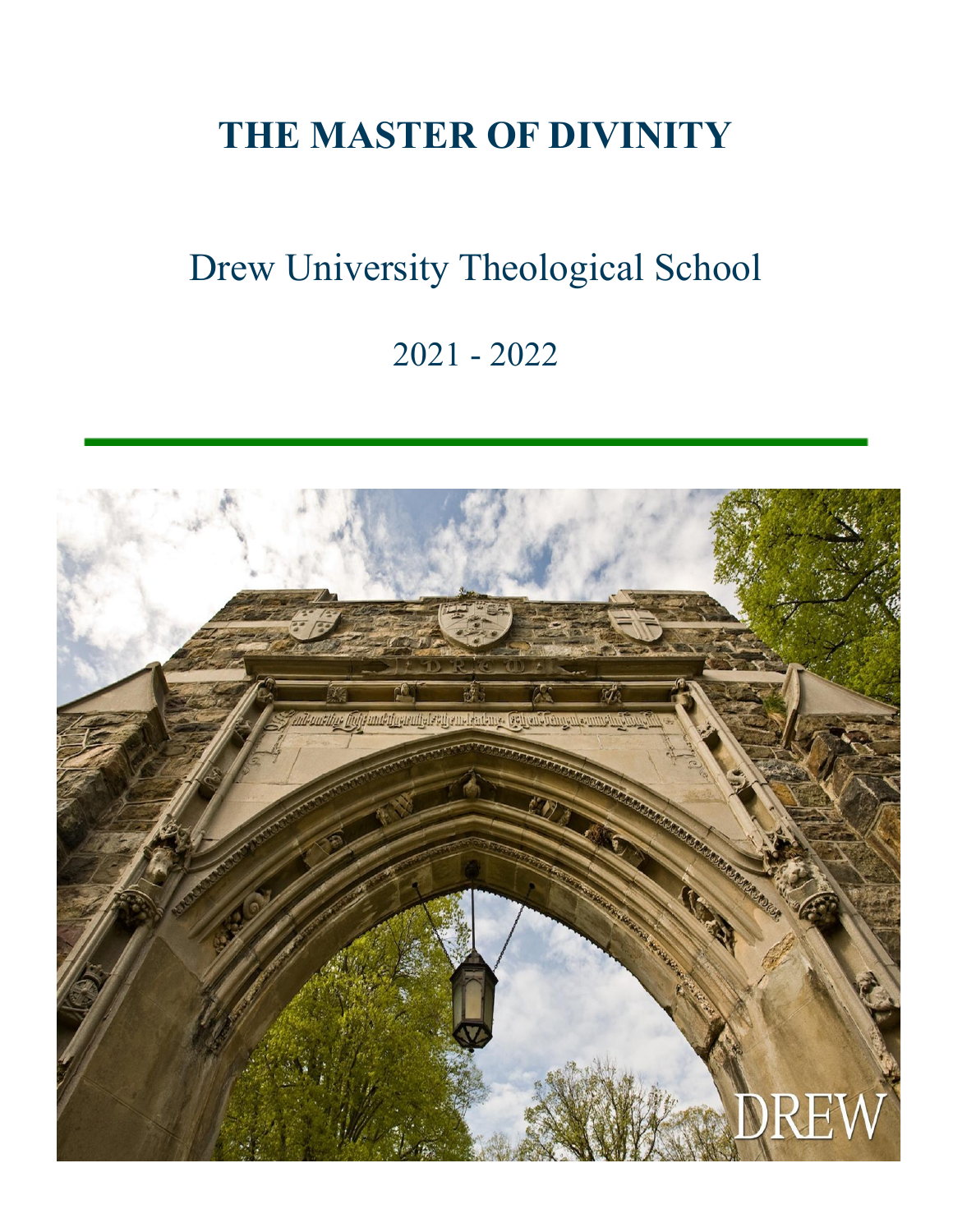# <span id="page-1-0"></span>**Purpose of the Handbook**

This handbook is a guide for the **Master of Divinity** degree of the Drew Theological School. It provides information and structure to facilitate moving through the program without excessive technical distractions. A handbook is issued annually to ensure that students have up-to-date information. If there is any contradiction between this handbook and the academic catalog of the Theological School published on the Registrar's website, the catalog dated to the student's semester of entrance takes precedence.

For those called to ordained ministry, the Master of Divinity degree is a necessity not only because most major denominations require it, but because it provides the breadth and depth a religious leader must have today. Whether in full-time or bi-vocational ministry, graduates of the program are rooted in the Christian story and traditions and capable of resourceful and adaptive leadership in, with, and for the world.

This handbook provides:

- A quick view of key Master of Divinity student expectations
- · Requirements and timelines for the program
- · Review of academic policies and processes most relevant to M.Div. students
- · A program planning checklist

In Seminary Hall and in virtual Drew learning spaces, you are invited to linger in the Forest even as you are always engaging contexts beyond Drew. The Theological School is a diverse, ecumenical, and open community that dares to pursue the love, wisdom, and justice at the heart of the gospel of Jesus Christ. It is our hope that this handbook will clarify your pathway to graduation and free your mind, body, and spirit for the deeply transformative work of theological education.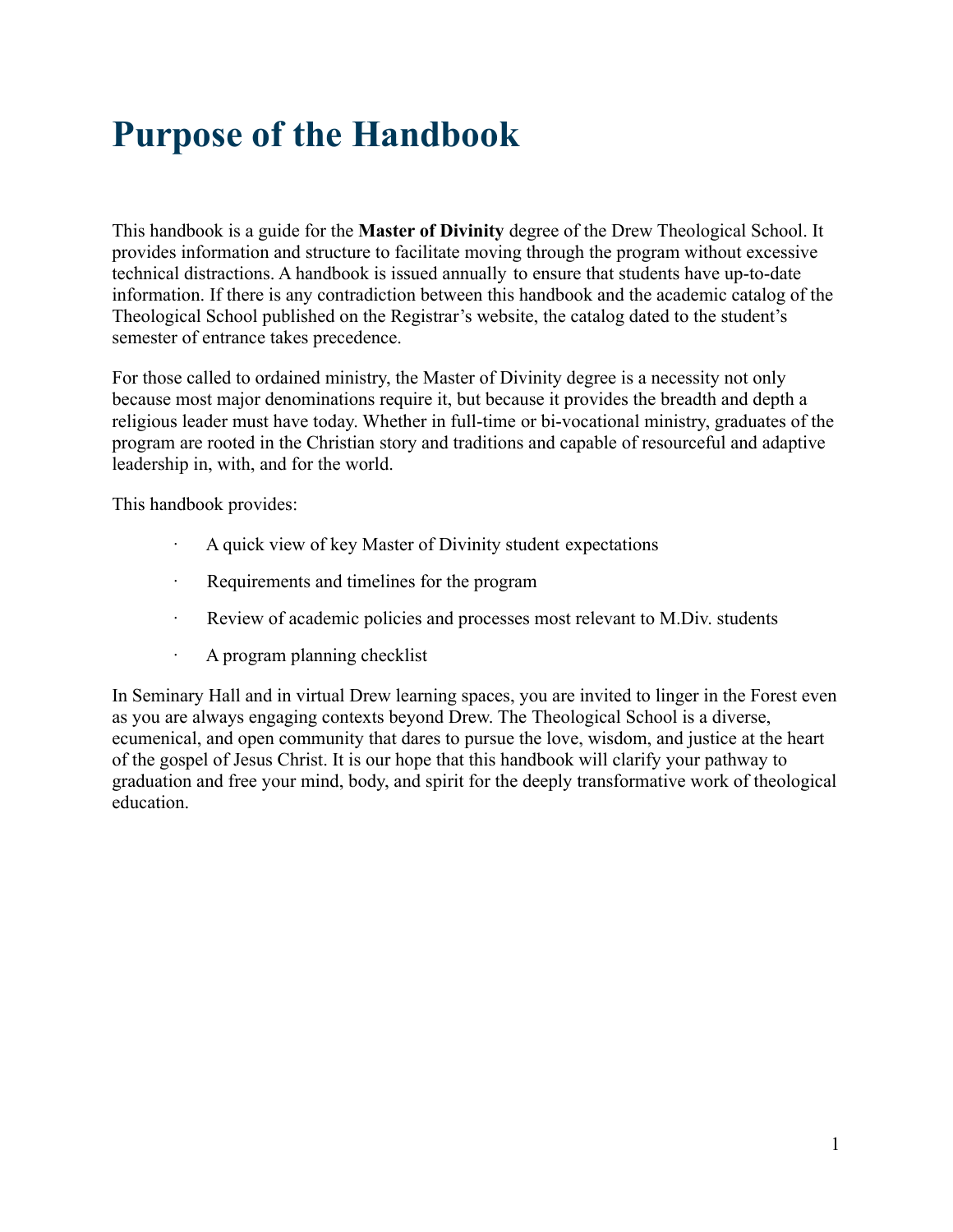### **Table of Contents**

| Purpose of the Handbook                                  | $\mathbf{1}$            |
|----------------------------------------------------------|-------------------------|
| Quick View of M.Div. Requirements                        | $\overline{\mathbf{4}}$ |
| Completing the Master of Divinity Program                | 7                       |
| The First Semesters                                      | 7                       |
| The Vocational Pathway                                   | 8                       |
| The Internship Year                                      | 9                       |
| Theo TREC                                                | 10                      |
| Learning Enrichments                                     | 11                      |
| <b>Ordination Requirements</b>                           | 12                      |
| <b>Optional Concentrations</b>                           | 12                      |
| <b>Graduate Certificates</b>                             | 12                      |
| Graduation                                               | 13                      |
| Certifications, Special Programs, and Opportunities      | 16                      |
| Partnership for Religion and Education in Prisons (PREP) | 17                      |
| Chapel                                                   | 17                      |
| <b>Community Garden</b>                                  | 18                      |
| <b>Caspersen School Graduate Courses</b>                 | 18                      |
| <b>Student-Directed Immersive Learning</b>               | 18                      |
| <b>Frequently Asked Questions</b>                        | 20                      |
| <b>Registration Status</b>                               | 23                      |
| Standards of Academic Integrity                          | 26                      |
| Curriculum Planning for Master of Divinity               | 27                      |

Last Revised: Aug 26, 2021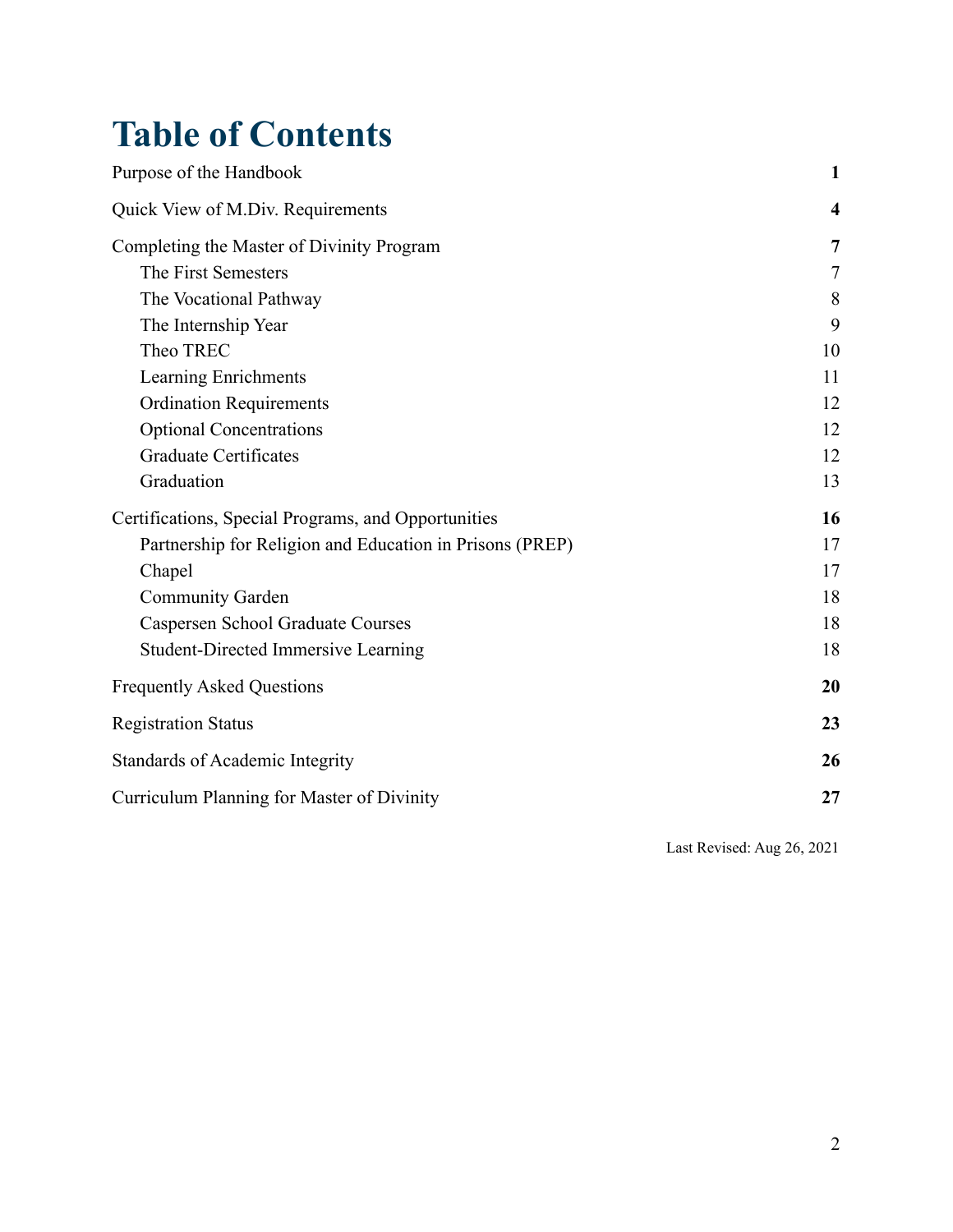# **A Quick View of Student Expectations**

### $\sqrt{\phantom{a}}$  Use your Drew email

Always use your Drew email account or set it to auto-forward to the email address that you access most frequently. Staff and faculty will send important official notices only to your Drew University email account.

### $\sqrt{\phantom{a}}$  Pay attention to Drew's deadlines and policies

Although you will work closely with your professors and fellow students, the responsibility for your degree progress rests with you. All students are expected to work within Drew policies and procedures. Familiarize yourself with the academic calendar and the deadlines related to withdrawals, grade extensions, and academic petitions. Information can be found on the Registrar's office [webpage.](http://www.drew.edu/registrars-office/)

### $\sqrt{\phantom{a}}$  Steward your time and priorities

M.Div. students often have work, ministry, and family obligations. Be mindful of your time and priorities. Courses require time for study outside of class in addition to time in class. Consider your travel time and your need for self-care and sabbath. Prioritize your learning as much as you are able and plan your schedule accordingly.

### $\sqrt{\phantom{a}}$  Stay in communication

Stay in communication with Drew. Respond to requests from professors or the administration in a timely fashion, especially as you are working to select your courses or making plans for your internship year. If you are wrestling with new ideas, talk things over with colleagues or a friend outside school. If you are struggling to meet course expectations, be in touch with your professor right away. Direct questions about registration, finances, and academics to the appropriate Drew offices.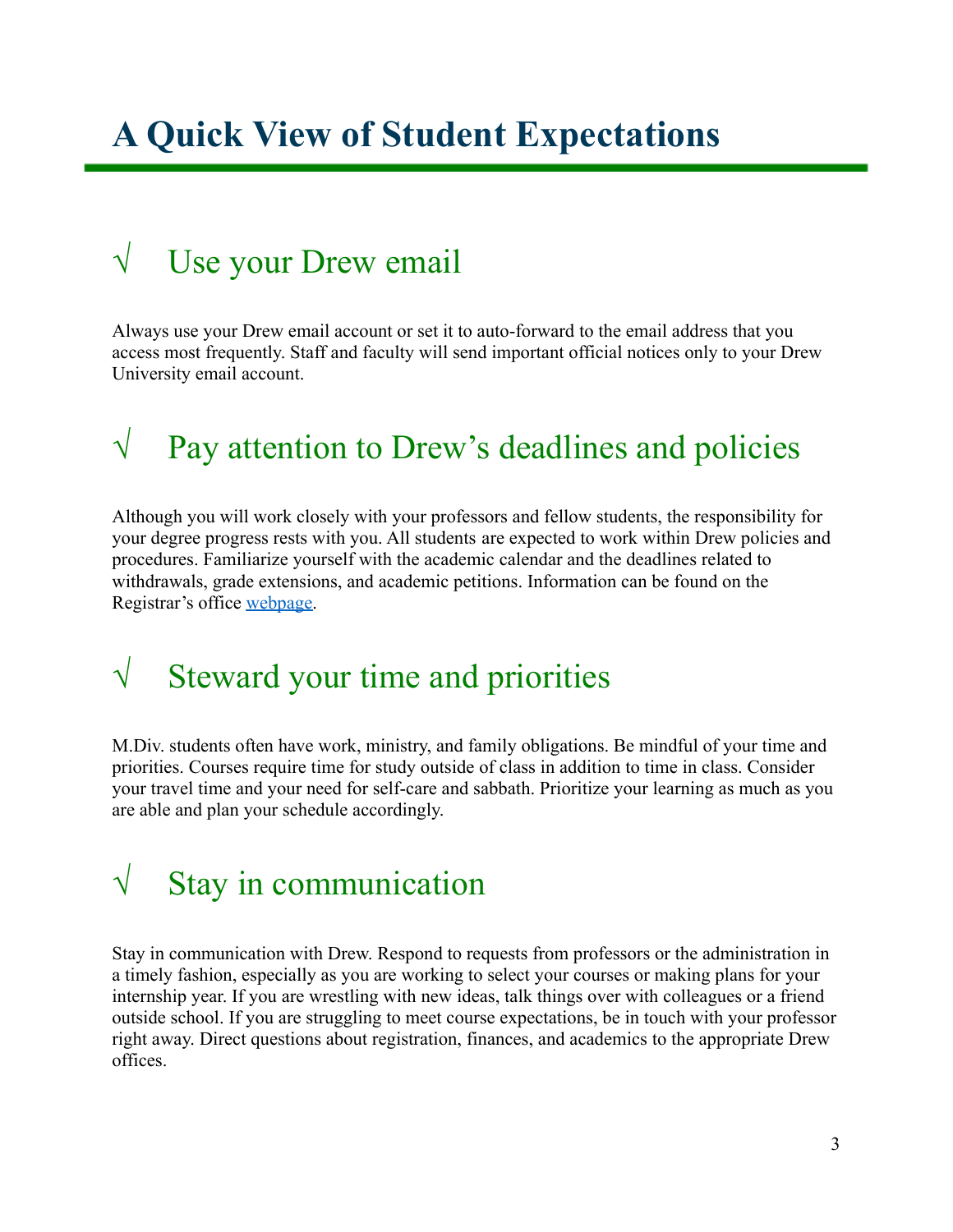# <span id="page-4-0"></span>**Quick View of M.Div. Requirements**

| DEGREE REQUIREMENTS (See Academic Catalog for more details)                                                                                             | Number of Credits     |
|---------------------------------------------------------------------------------------------------------------------------------------------------------|-----------------------|
| <b>Required Courses</b>                                                                                                                                 | 29 TOTAL              |
| THEO 501 - Transforming Theologies                                                                                                                      | 3                     |
| VOCF 503 – Identity, Spirituality, and Vocation                                                                                                         | 3                     |
| BBCL 501 - Bible and Its Interpreters                                                                                                                   | 3                     |
| THST 501 - Christian Communities in Contexts                                                                                                            | 3                     |
| INTF 501 - Global Faiths and the Earth                                                                                                                  | 3                     |
| ETH 501 - Gospel Living and Social Transformation                                                                                                       | 3                     |
| Year-Long Vocational Internship Concurrent with Leadership Seminar                                                                                      | 5 TOTAL               |
| VOCF 601 - Leadership Seminar I (concurrent with VOCF 605)                                                                                              | 1.5                   |
| VOCF 602 - Leadership Seminar II (concurrent with VOCF 606)                                                                                             | 1.5                   |
| VOCF 875A - Vocational Internship I                                                                                                                     | 1                     |
| VOCF 875B - Vocational Internship II                                                                                                                    | $\mathbf{1}$          |
| <b>Mentored Portfolio</b>                                                                                                                               | 3 TOTAL               |
| VOCF 900 A-F - Mentored Portfolio                                                                                                                       | .5 per semester       |
| Students register for either VOCF 900G - Mentored Portfolio (Continuing Students)<br>in any fall or spring semester when not registered for VOCF 900A-F |                       |
| <b>Immersive Intercultural Experience</b>                                                                                                               | 3 TOTAL               |
| TREC 550 - Engaging Cultural Contexts                                                                                                                   | .5                    |
| TREC 551-589 – Immersive travel course                                                                                                                  | 2                     |
| THEO 610 - God's Mission in a Multicultural World                                                                                                       | $.5\,$                |
| <b>Learning Enrichments</b>                                                                                                                             | No additional credits |
| 2 Problem-Based Learning courses (PBL)                                                                                                                  |                       |
| 1 Search for the Good Community Course (GC)                                                                                                             |                       |
| 1 Search for the Good Community Course - Historical Emphasis (GCH)                                                                                      |                       |
| 1 course with arts-intensive learning (ARTS)                                                                                                            |                       |
| 1 off-campus learning course (OCL or PREP)                                                                                                              |                       |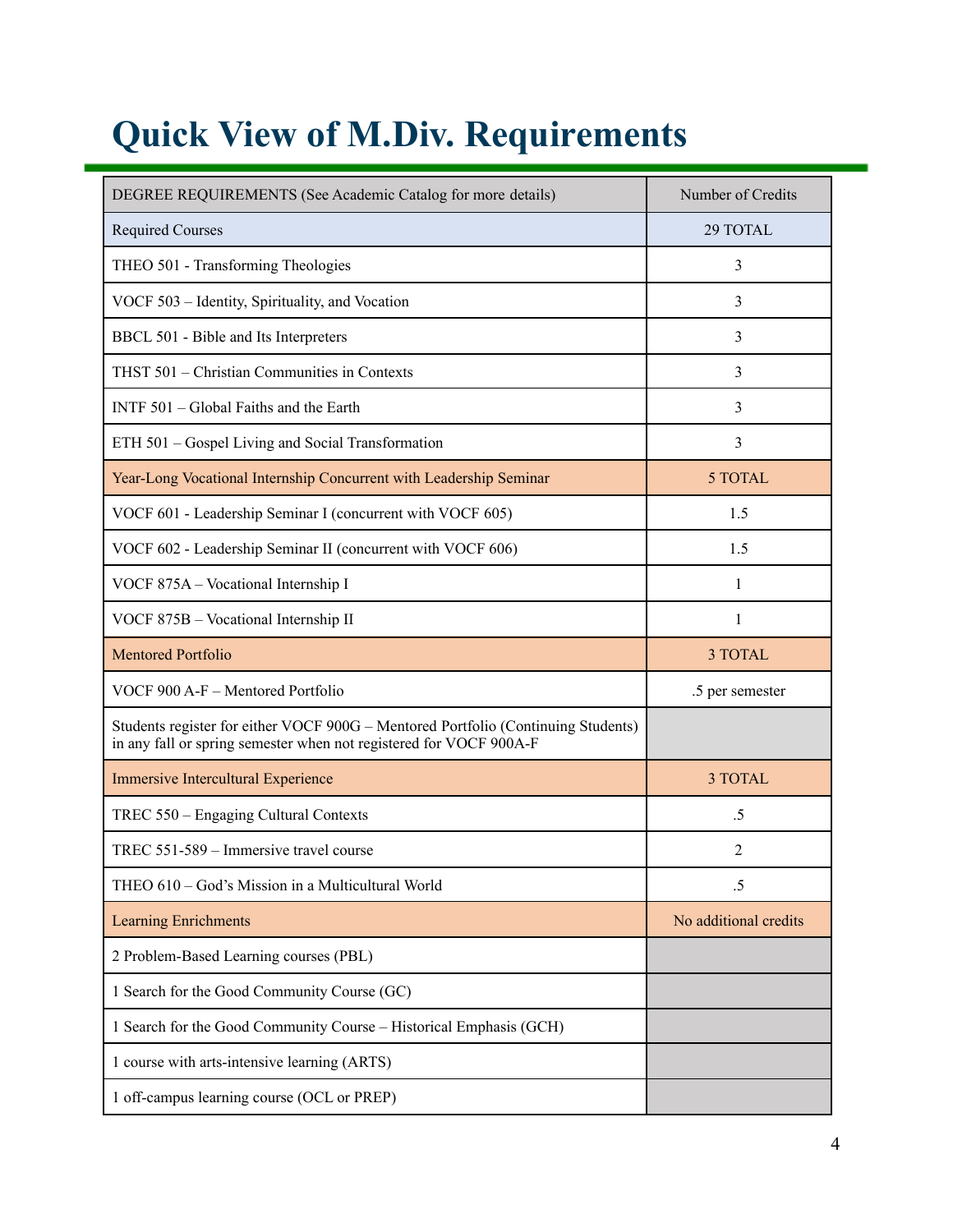| Electives                                                                                                                                                                                                                                       | 22 TOTAL |
|-------------------------------------------------------------------------------------------------------------------------------------------------------------------------------------------------------------------------------------------------|----------|
| <b>Optional Concentration</b>                                                                                                                                                                                                                   |          |
| Four courses from one of the following categories:<br>African and African American Religion (AFAM)<br>Religion and Ecology (ECO)<br>Religion and Social Justice (SJA)<br>Women's and Gender Studies (WSTT)<br><b>Conflict Resolution (CRES)</b> |          |
| Vocational Pathway (see below)                                                                                                                                                                                                                  | 27 TOTAL |
| <b>TOTAL CREDITS</b>                                                                                                                                                                                                                            | 78       |

| Students choose one of four Vocational Pathways                                                            | Number of Credits |
|------------------------------------------------------------------------------------------------------------|-------------------|
| <b>Ministerial Leadership</b>                                                                              | 27 credits        |
| 1 Hebrew Bible course (with HEB attribute)                                                                 | 3                 |
| 1 Christian Testament course (with CNT attribute)                                                          | 3                 |
| 1 Theology course (TPHL/THEO – see catalog for options)                                                    | 3                 |
| Practices in Ministry (from three different subject areas: PREA, PCC, WOR, REDU, ETH)                      | 9                 |
| 1 Denominational Polity Course (PSTH 590 – Polity, Doctrine and History can be made<br>exempt by petition) | 3                 |
| <b>Additional electives</b>                                                                                | 6                 |
| <b>United Methodist Ministry</b>                                                                           | 28 credits        |
| 1 Hebrew Bible course (with HEB attribute)                                                                 | 3                 |
| 1 Christian Testament course (with CNT attribute)                                                          | $\overline{3}$    |
| WESM 600 - United Methodist History and Mission                                                            | $\overline{3}$    |
| WESM 610 - United Methodist Doctrine and Polity                                                            | 3                 |
| WESM 615 - Evangelism in the United Methodist Tradition                                                    | 3                 |
| WESM 630 - United Methodist Book of Discipline                                                             | 1                 |
| 1 Worship course (WOR)                                                                                     | 3                 |
| Practices of Ministry (from three different subject areas: PREA, PCC, REDU, ETH)                           | 9                 |
| <b>Social Justice Advocacy</b>                                                                             | 27 credits        |
| 2 courses in Bible, Theology, and Justice (see catalog for options)                                        | 6                 |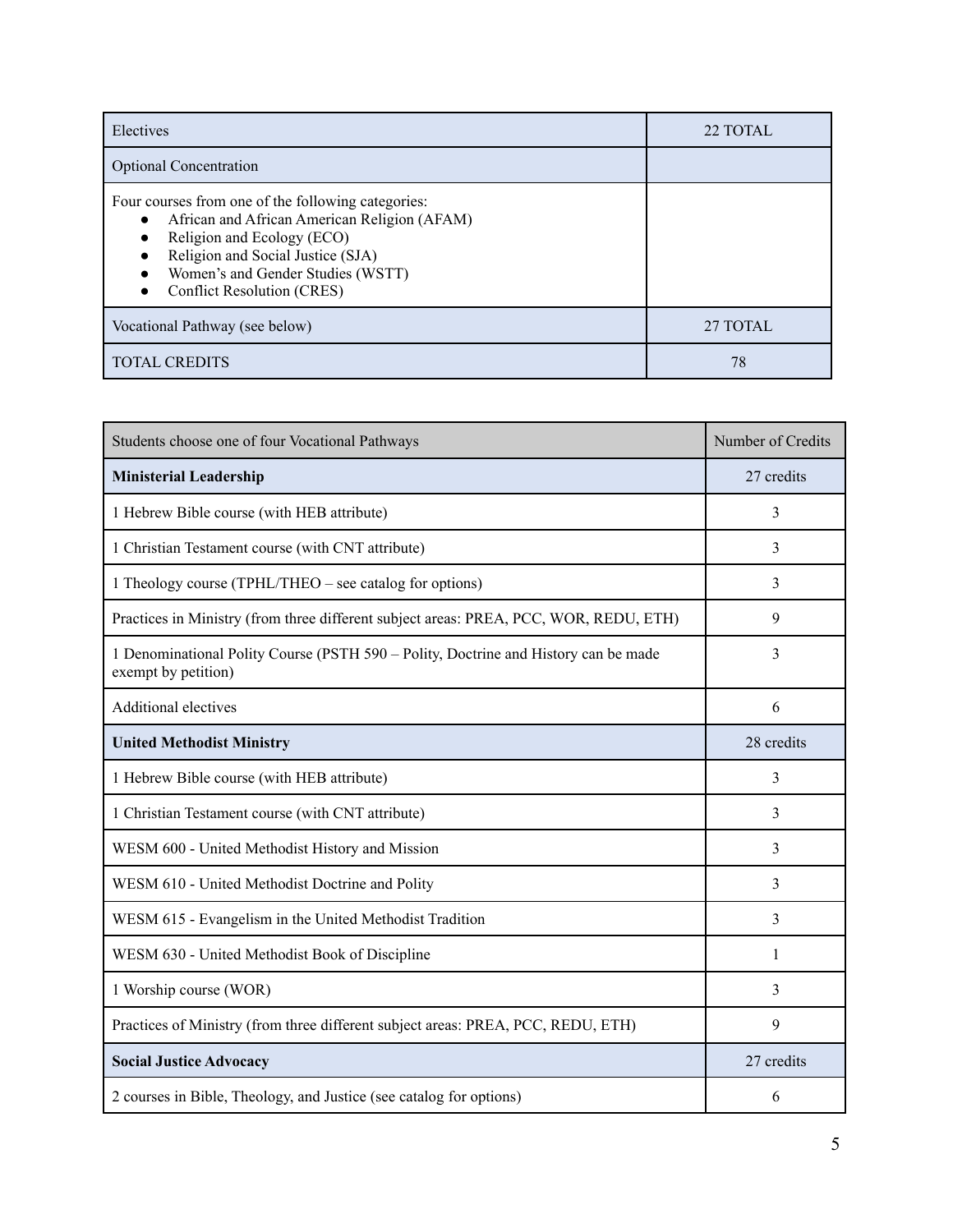| 1 course in religious ethics (ETH)                                                               | 3                    |
|--------------------------------------------------------------------------------------------------|----------------------|
| 3 courses with social analysis or advocacy as primary lens (with SJA attribute)                  | 9                    |
| Leadership and Practice (from three different subject areas: REDU, CRES, TMUS/ARTS,<br>INTF)     | 9                    |
| 1 PREP course                                                                                    | no additional credit |
| Chaplaincy                                                                                       | 27 credits           |
| 2 courses in pastoral care and counseling (PCC and RPSY)                                         | 6                    |
| 1 course in interfaith understanding (INTF or TREL)                                              | 3                    |
| 2 courses in chaplaincy contexts (RLSC, CSOC, ETH, MDHM, or with CHAP attribute)                 | 6                    |
| Leadership and Practice (from three different subject areas: REDU, CRES, BBCL,<br>TMUS/ARTS/WOR) | 9                    |
| 1 unit of Clinical Pastoral Education (see catalog for options)                                  | 3                    |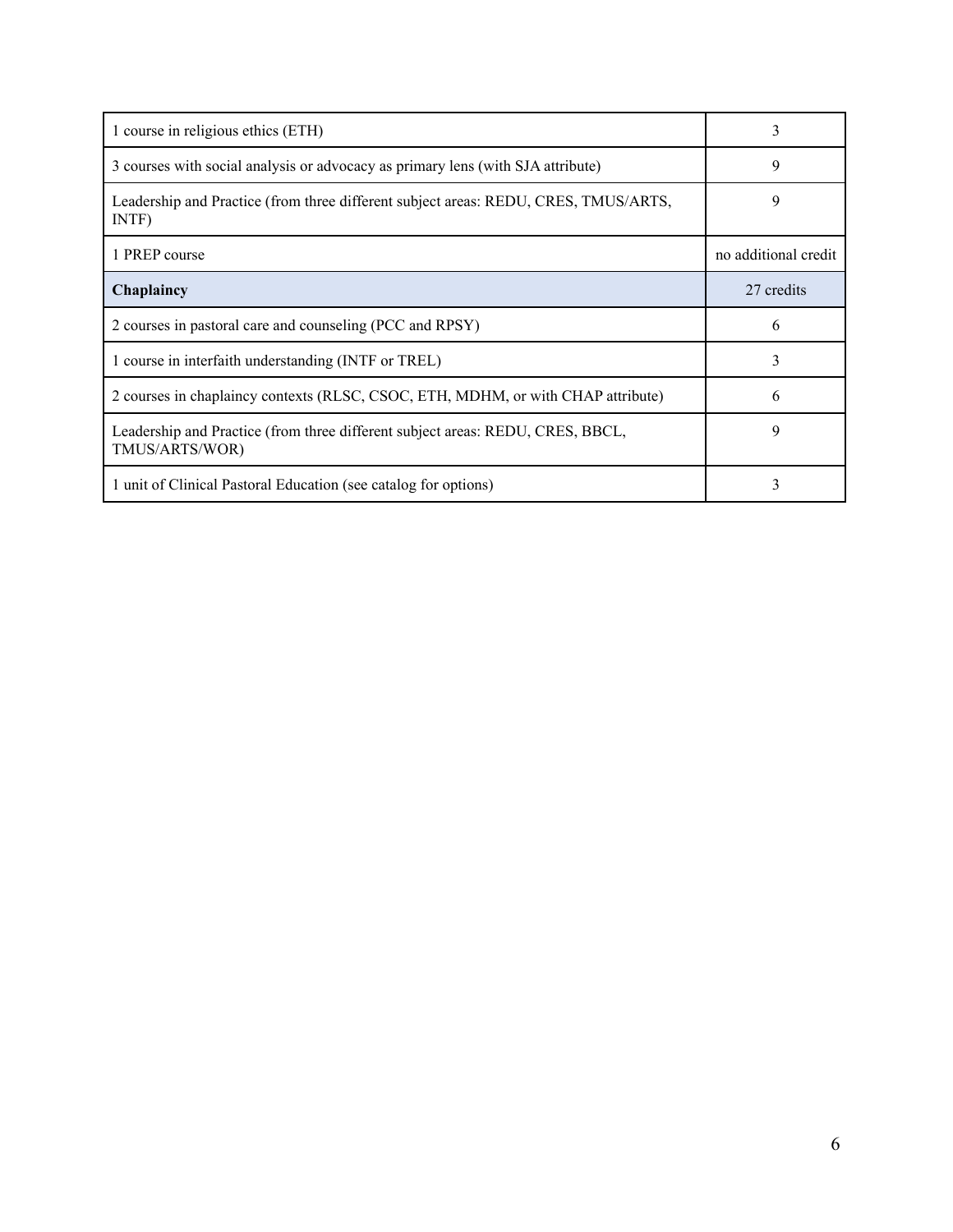# <span id="page-7-0"></span>**Completing the Master of Divinity Program**

The Master of Divinity (M.Div.) degree prepares students for professional ministerial leadership, including ordination. The curriculum is designed to emphasize active learning and integration across theological disciplines.

### <span id="page-7-1"></span>**The First Semesters**

The first semesters of the M.Div. lay the groundwork for the entire degree. Required courses in Transforming Theologies, Bible and Its Interpreters, and Global Faiths and the Earth prepare students for an interdisciplinary and integrated approach to Christian traditions, practices, and values. The course in Identity, Spirituality, and Vocation invites students to explore their social and self-identities, practice spiritual disciplines, and discern vocational aspirations and pathways. In the Mentored Portfolio, students engage with faculty, reflect on assignments completed in courses, and develop projects that deepen their capacities for ministry. Students develop this portfolio over the course of their entire program and take it with them at graduation.

In the first fall semester of the Master of Divinity degree, all students are required to take the following 6.5 credits of required courses:

- THEO 501 Transforming Theologies (3 cr.)
- VOCF 503 Identity, Spirituality, and Vocation (3 cr.)
- $\bullet$  VOCF 900A Mentored Portfolio (.5)

These courses are offered in different modalities, including a self-paced option.

Students may then add up to 9 additional credits (for a total of 15.5 credits), choosing among the following:

- **One problem-based learning course**: These courses are marked in the registration materials with the attribute PBL. Students are encouraged to take one of their two required PBL courses in their first year. These courses develop leadership skills for responding to pressing questions faced in ministry, in particular vocational locations, and in the world.
- **An elective** in your vocational pathway or according to your interests.
- **A communication, research, and writing course**:
	- o If English is not your primary language, you are expected to take CRW 541 Theological Language and Learning in your first semester
	- o If you are returning to school after a long time out or know you need to practice academic writing, consider: CRW 550 – Theological Research and Writing
- **Participate in the community**: TMUS 800 Seminary Choir, or VOCF 806 Chapel Practicum, or VOCF 805 - Community Garden Practicum (as offered)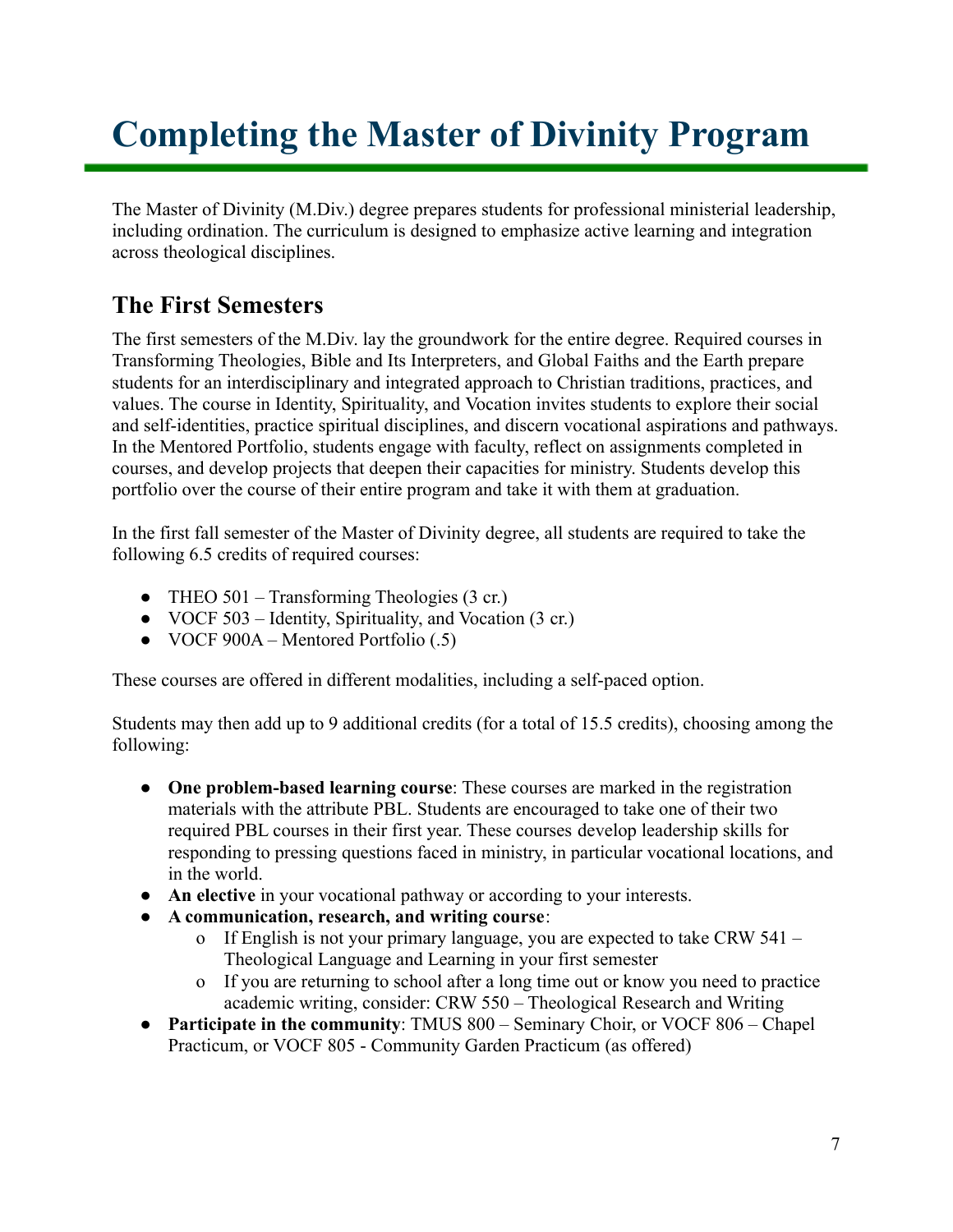In the first spring semester of the Master of Divinity degree, all students take the following 6.5 credits of required courses:

- BBCL 501 Bible and Its Interpreters (3 cr.)
- INTF 501 Global Faiths and the Earth $*(3 \text{ cr.})$
- VOCF 900B Mentored Portfolio (.5 cr.)

Students may then add up to 9 additional credits (for a total of 15.5 credits), choosing among the following:

- **One problem-based learning course**: These courses from any academic discipline are marked in the registration materials with the attribute PBL. Students are encouraged to take one of their two required PBL courses in their first year. These courses develop leadership skills for responding to pressing questions faced in ministry, in particular vocational locations, and in the world.
- **An elective** in your vocational pathway or according to your interests.
- **A communication, research, and writing course**:
	- o If you are returning to school after a long time out or know you need to practice academic writing, consider: CRW 550 – Theological Research and Writing
- **Participate in the community**: TMUS 800 Seminary Choir, or VOCF 806 Chapel Practicum, or VOCF 805 – Community Garden Practicum (as offered)

Additional courses are offered every January term and in the two summer terms. Students who wish to graduate in 3 years should plan to complete 26 credits in their first academic year (Fall, January, Spring, Summer). If students complete less than 20 credits in their first academic year, it is likely to take 4 years to complete the degree.

Students who enter the M.Div. in a spring semester take a first semester of elective courses before beginning the required course sequence in the fall semester. Students are not allowed to take more than 15 credits (over spring and summer) before beginning the required course sequence.

\*Students may choose to postpone Global Faiths and the Earth to the second spring semester. This course is only offered in spring semesters.

### <span id="page-8-0"></span>**The Vocational Pathway**

At the beginning of the program, each student chooses a vocational pathway that shapes course selection and internship placement. The available vocational pathways are:

**Ministerial Leadership:** Study Christian history, theology, practice, and organization and prepare for full-time or bi-vocational congregational ministry. In this pathway, students are able to meet the educational requirements for ordination in protestant denominations.

**United Methodist Ministry:** Study U.S. and global Wesleyan/Methodist history, theology, practices, and organization and develop a uniquely Wesleyan understanding of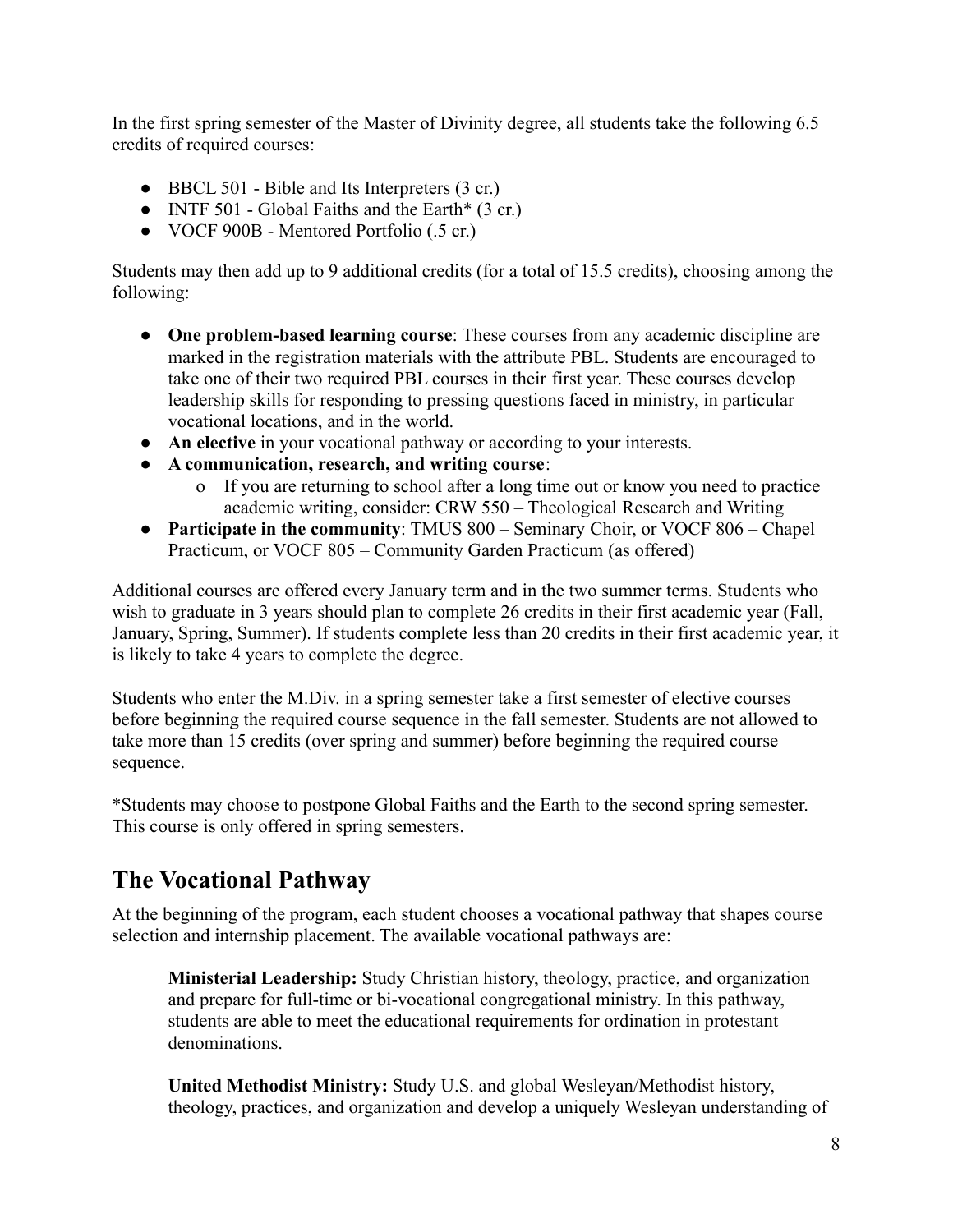God's mission in the world. This pathway meets the educational requirements for ordination as an Elder or Deacon in the United Methodist Church. All students considering ordination in the UMC should take this pathway.

**Social Justice Advocacy:** Explore methods of organizing and advocating for and with socially-marginalized communities within church and society and develop gospel-based practices for the transformation of systemic forms of injustice. This pathway emphasizes leadership in contexts or organizations that reach beyond local congregations.

**Chaplaincy:** Study the practices and contexts of pastoral care in settings beyond a congregation. The chaplaincy pathway emphasizes ministry with and advocacy for people in multicultural and multifaith contexts such as hospitals, college campuses, and the military.

Students complete the vocational pathway by selecting courses that meet the requirements outlined above and detailed in the Theological School Academic catalog on the Registrar's [webpage.](http://catalog.drew.edu/index.php)

For the Practices of Ministry and Leadership and Practice requirements, students complete three courses from different disciplines of pastoral theory and practice including Preaching, Religious Education, Pastoral Care, Professional Ethics, Music and Arts, Interfaith, Conflict Resolution, and others. Check the catalog for specific subjects allowed in each pathway.

Concurrent with the vocational pathway, students complete the remaining required courses:

- THST 501 Christian Communities in Contexts: offered every fall semester, in different modalities, including a self-paced option.
- ETH 501- Gospel Living and Social Transformation: offered every spring semester, in different modalities, including a self-paced option.
- Theo TREC (see below)
- VOCF 900C-F Mentored Portfolio: twice concurrent with the internship year and twice before graduation

Students can track the courses that complete their pathway on their Treehouse Ladder as well as on the chart at the back of this handbook.

#### <span id="page-9-0"></span>**The Internship Year**

After completing at least the first year of required courses, students begin a year-long, 300-hour mentored internship accompanied by a leadership seminar. As appropriate to their vocational goals, students work in a teaching parish, chaplaincy location, public advocacy non-profit agency, or congregational leadership role for an academic year. Students are expected to serve in their internship placement sites for 12–15 hours per week.

In order to prepare for and complete this learning experience, students follow these steps:

• Complete the assignments in the Mentored Portfolio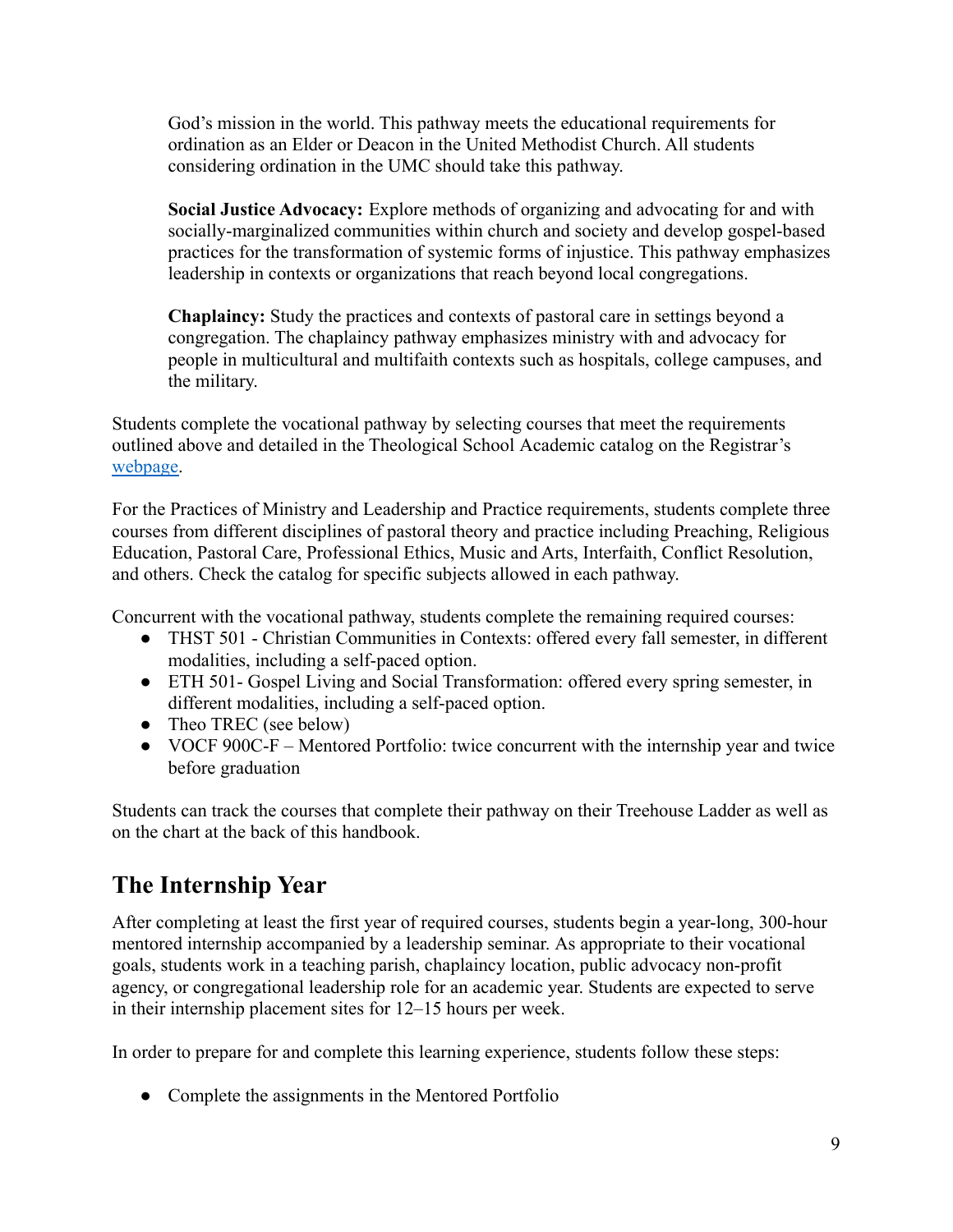- Complete the vocational interview in January of the first year
- Complete a six-hour healthy boundaries/sexual ethics training
- Meet with the Associate Dean for Vocation and Formation in the semester before beginning the Internship year
- Meet with site mentor to determine plans for the internship
- Complete the Learning/Serving Agreement
- Register for VOCF 601, VOCF 605, VOCF 875A, and VOCF 900C in fall of the internship year
- Register for VOCF 602, VOCF 606, VOCF 875B, and VOCF 900D in spring of the internship year
- Complete the internship project review in the Mentored Portfolio

In the internship and leadership seminar, students think reflectively and critically about their practice of religious leadership as they are doing it. Student interns are challenged to gain skills of self-awareness and theological reflection, and to build tools for public religious leadership, as well as consider and discern potential vocational goals and opportunities with their mentors and seminar facilitators.

To assist students in the process of vocational discernment that is central to this experiential learning program, the Learning/Serving Agreement is developed in such a way that students are exposed to the multiplicity of tasks and opportunities available in their internship placement. Administration and budget planning, preaching or public proclamation, pastoral care, education, worship, outreach ministry, community organizing, and spiritual formation are some areas in which students gain experience and insight and deepen their capacities for leadership.

In the second semester of the internship year, students develop an internship project designed to integrate resources and materials encountered in the leadership seminars, as well as in required courses. This project is finalized in the Mentored Portfolio.

For placement opportunities, forms, and timelines, see the Theological School's Resources for Current Student [webpage.](http://www.drew.edu/theological-school/resources/)

### <span id="page-10-0"></span>**Theo TREC**

In every year since 2000, Drew Theological School faculty and Master of Divinity students from many cultures pack their bags and take to the skies or the road to participate in an intensive and intentional travel experience in intercultural learning. Two Theo TREC travel courses are offered each January and summer term to such locations as Turkey, El Salvador, South Africa, Israel, Appalachia, Native American lands, the U.S. southern border, and South Korea. These programs often focus on a specific societal, economic, or political issue within the context, and explore culture through a variety of lenses and in conversation with people and place. Students will prepare for the TREC travel course by taking TREC 550 - Engaging Cultural Contexts in the semester prior to travel. After returning, students reflect theologically on their travel in THEO 610 - God's Mission in a Multicultural World.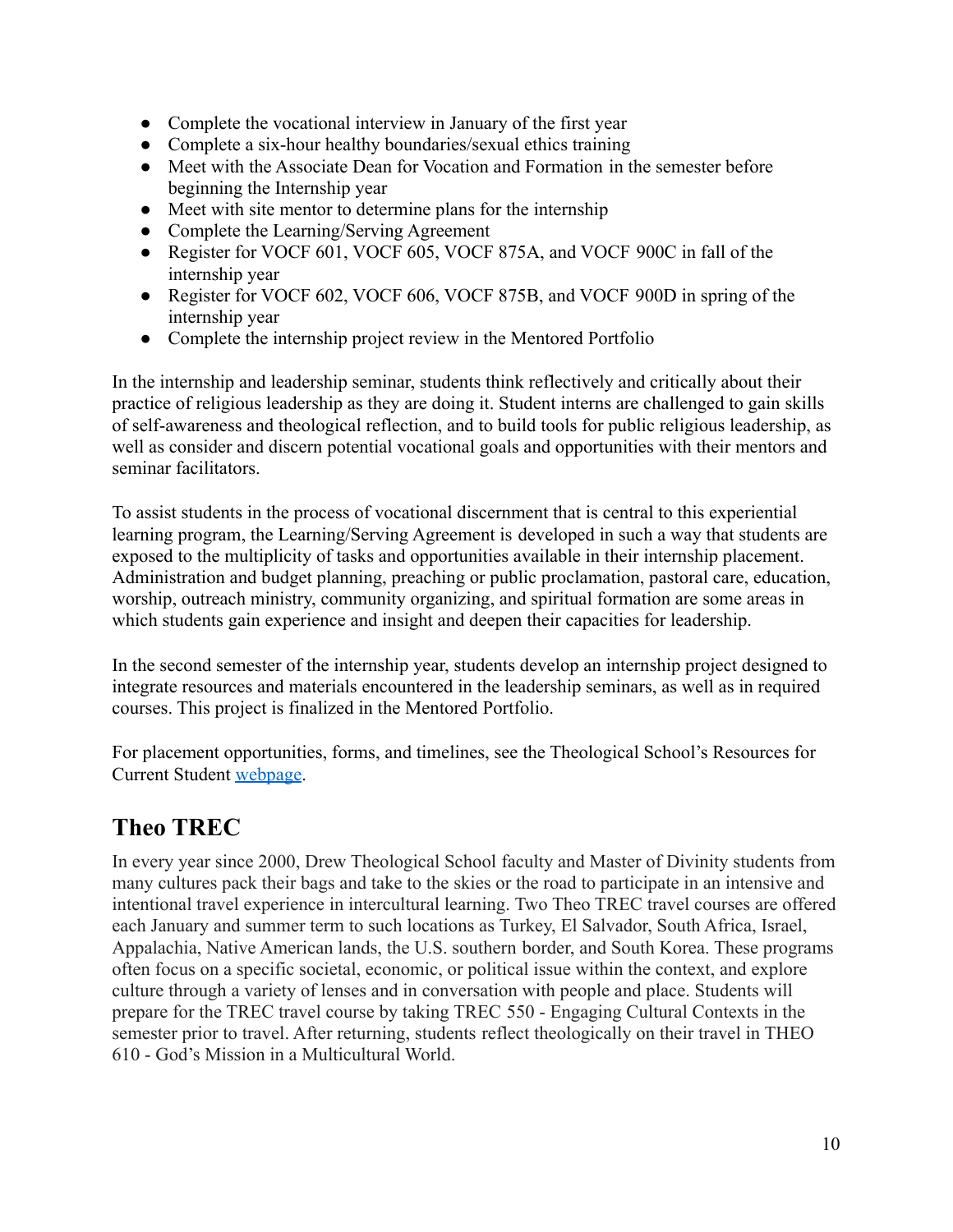Students are encouraged to plan early for their intercultural immersion trip. It is recommended to take the Theo TREC course in the second or third year of the program.

The Theological School subsidizes the Theo TREC program. Travel fees charged are thus substantially reduced for an all-expenses-paid 10 to 12-day travel seminar (ranging from \$1800 to \$2100). Although tuition scholarships do not apply to travel fees, students may use their financial aid package (loans and stipends) to cover travel fees. Fees are charged directly to student accounts. Tuition scholarships do apply to the tuition charges for the Theo TREC course credits in all terms (including January and Summer).

Information about the Theo TREC courses offered in a particular year is posted on Drew's Center for Global Education [webpage.](http://www.drew.edu/global-education/) Both international and U.S.-based courses are offered each year. When deciding which TREC to take, students should consider factors that might limit their travel (health, border crossings, physical expectations) as well as how the subject area connects with their studies and vocational goals. While exemptions to the Theo TREC requirement are not allowed, substitutions for travel may be granted in cases of substantial personal constraint. Students needing to discuss this matter should make an appointment with the Associate Dean for Vocation and Formation.

Theo TREC features traveling with a diverse group of Drew students and faculty and doing structured reflection on culture and ministry. Therefore, although we acknowledge that international students studying in the U.S. on a visa experience intercultural immersion every day, international students are not exempted from the Theo TREC requirement.

### <span id="page-11-0"></span>**Learning Enrichments**

Ministry is always in motion. A Master of Divinity at Drew emphasizes adaptability, creativity, and resilience. Readiness for whatever comes requires knowledge, foresight, imagination, artfulness, flexibility, variety, wisdom, maturity, and good judgment. Each M.Div. student completes a series of learning enrichment requirements that ensure students have had educational experiences that cultivate an ability to improvise in changing contexts.

Learning enrichments are not extra course requirements. Rather, they are features of pathway and elective courses that students are already taking. Learning enrichments are fulfilled as follows:

- **Problem-Based Learning:** take two courses with a PBL attribute. These courses develop leadership skills for responding to pressing questions faced in ministry, particular vocational locations, and in the world. It is recommended that students take their first PBL in their first or second semester.
- **Search for the Good Community:** take one course with a GC attribute and one with a Good Community Historical (GCH) attribute. Good Community courses explore the ways that Christian communities, religiously-inflected social movements, or influential religious thinkers engage their contexts, inhabit and innovate religious traditions, and mobilize people for the sake of the radically-just, life-giving gospel.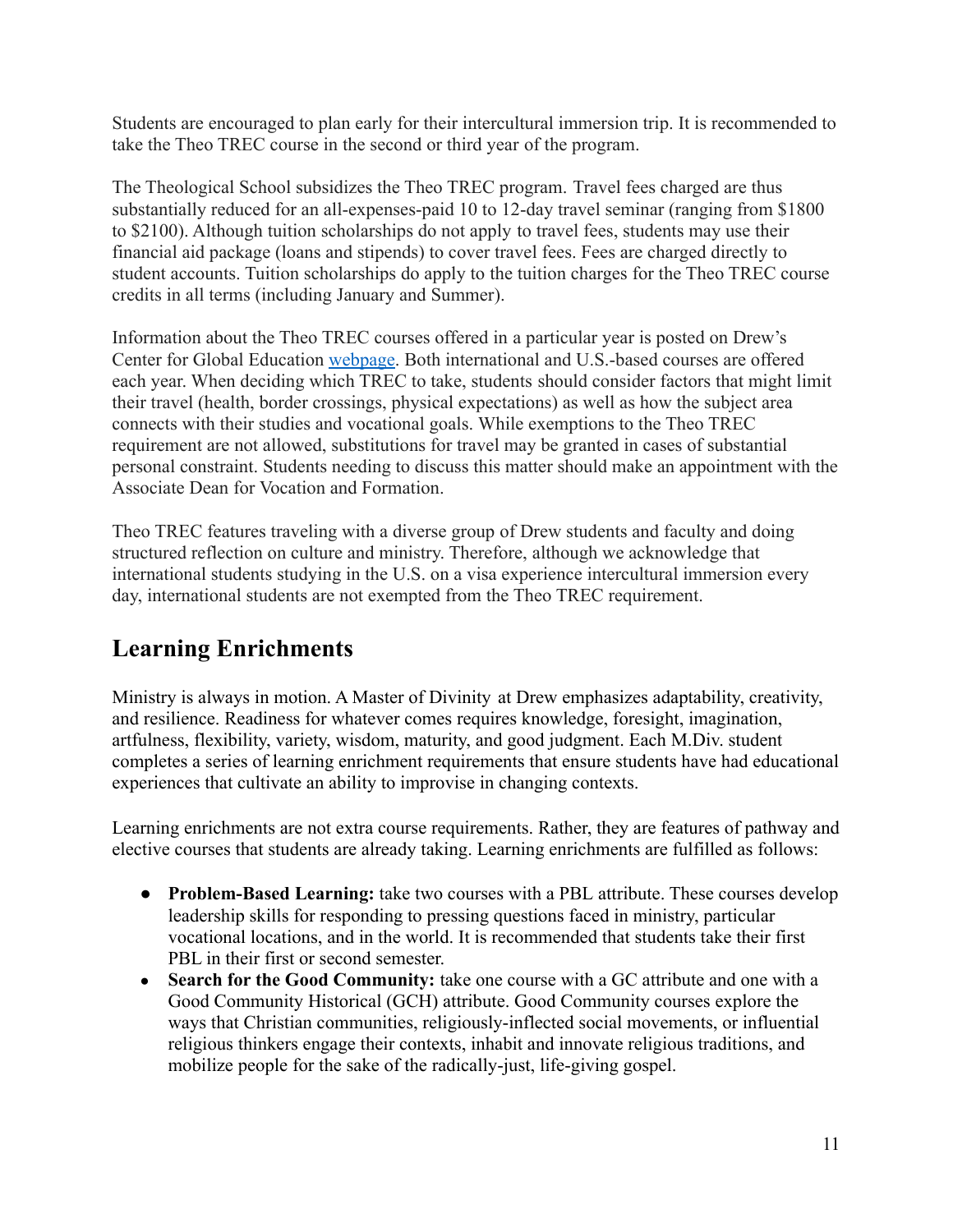- **● Arts-Intensive:** take one course with an ARTS attribute. Arts intensive courses include substantial and sustained thinking and engagement with the creative process and artistic expression.
- **● Off-campus learning**: in addition to the Theo TREC requirement, take one course with an OCL or PREP attribute. Off-campus learning courses feature community engagement, hands-on experience with built and natural environments (such as building houses or doing farming), and co-learning outside the Drew classroom (such as in prison or at thematic conferences). Students in the Social Justice Advocacy pathway fulfill this requirement with a PREP course (see below).

Learning enrichment courses fulfill a requirement in the vocational pathway or are electives. One course cannot be used to complete two learning enrichments. Students may petition for a course without a specific designation to fulfill an enrichment requirement by completing a petition to the Graduate Academic Standing Committee on the Theological School's Resources for Current Students [webpage.](http://www.drew.edu/theological-school/resources/)

### <span id="page-12-0"></span>**Ordination Requirements**

Students who are seeking ordination as an Elder or Deacon in the United Methodist Church should complete the United Methodist Ministries vocational pathway. The Ministerial Leadership pathway provides training for students pursuing ordination in other denominations.

Each denomination has particular requirements for ordination determined by local and national judicatories. Students should stay in close conversation with the leadership in their denominations for detailed processes.

### <span id="page-12-1"></span>**Optional Concentrations**

M.Div. students may use electives to complete one concentration of four courses from one of the following course designations:

- Africana and African American Religions and Cultures (AFAM)
- Religion and Ecology (ECO)
- Religion and Social Justice (SJA)
- Women's and Gender Studies (WSTT)
- Conflict Resolution (CRES)

To have a concentration added to the transcript, a student submits the Add or Change Concentration or Pathway form on the Resources for Current Students [webpage](http://www.drew.edu/theological-school/resources/).

### <span id="page-12-2"></span>**Graduate Certificates**

During their time at Drew, students in the Master of Divinity program may pursue a graduate certificate offered by the Theological School or the Caspersen School of Graduate Studies concurrently with their degree program. Certificate programs available for concurrent enrollment include: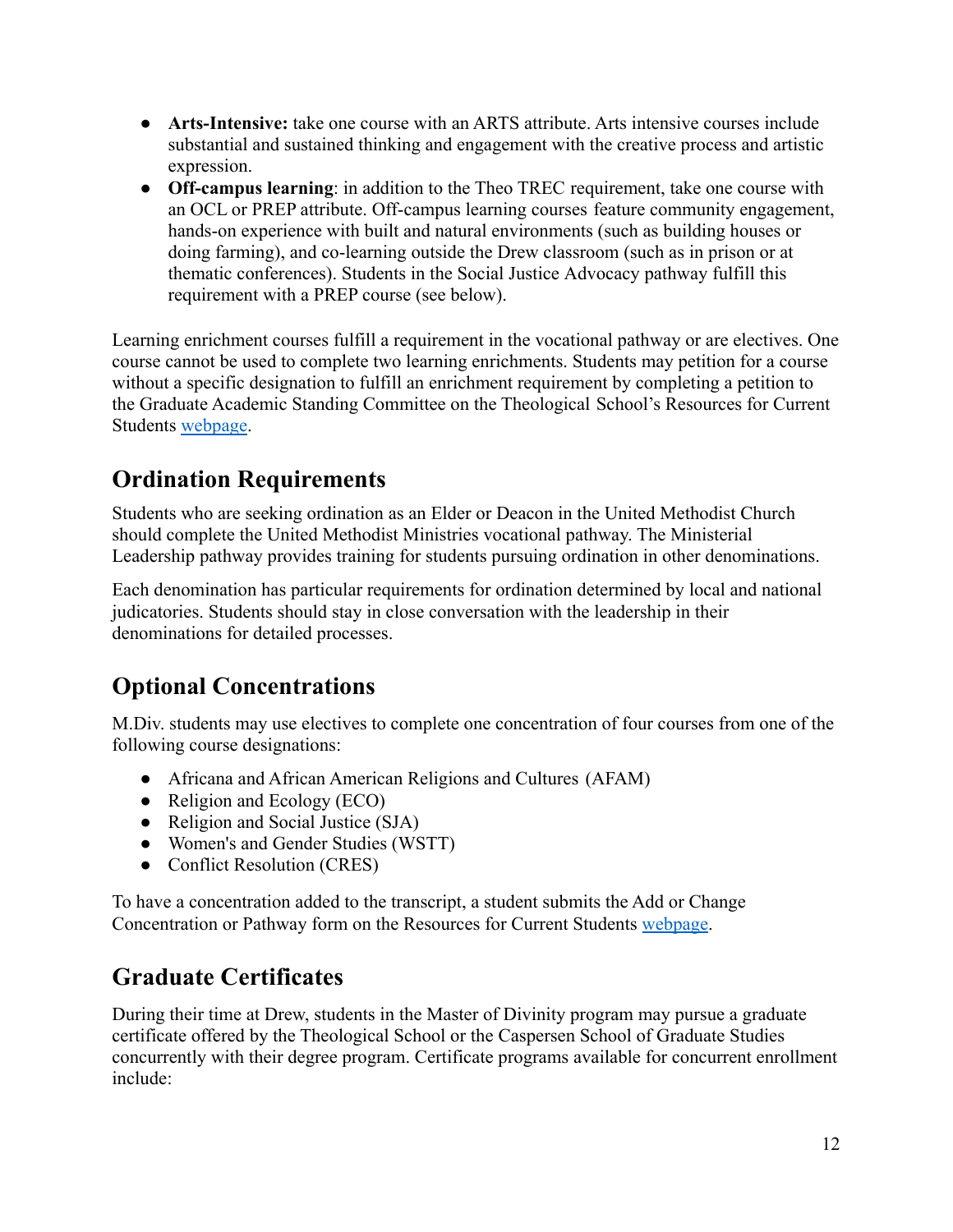- Certificate in Religion, Ecology, and Justice
- Certificate in Interfaith Peacebuilding
- Certificate in Restorative Justice and Prison Ministry
- Certificate in Conflict Resolution and Leadership
- Certificate in Medical Humanities

Please see the Theological School and Caspersen School catalogs for complete certificate requirements and further information.

#### <span id="page-13-0"></span>**Graduation**

Students may complete the M.Div. degree and receive a diploma in August, January, or May of each year. Commencement exercises are held in May of each year for all students who have completed their degrees in the August or January prior to each Commencement.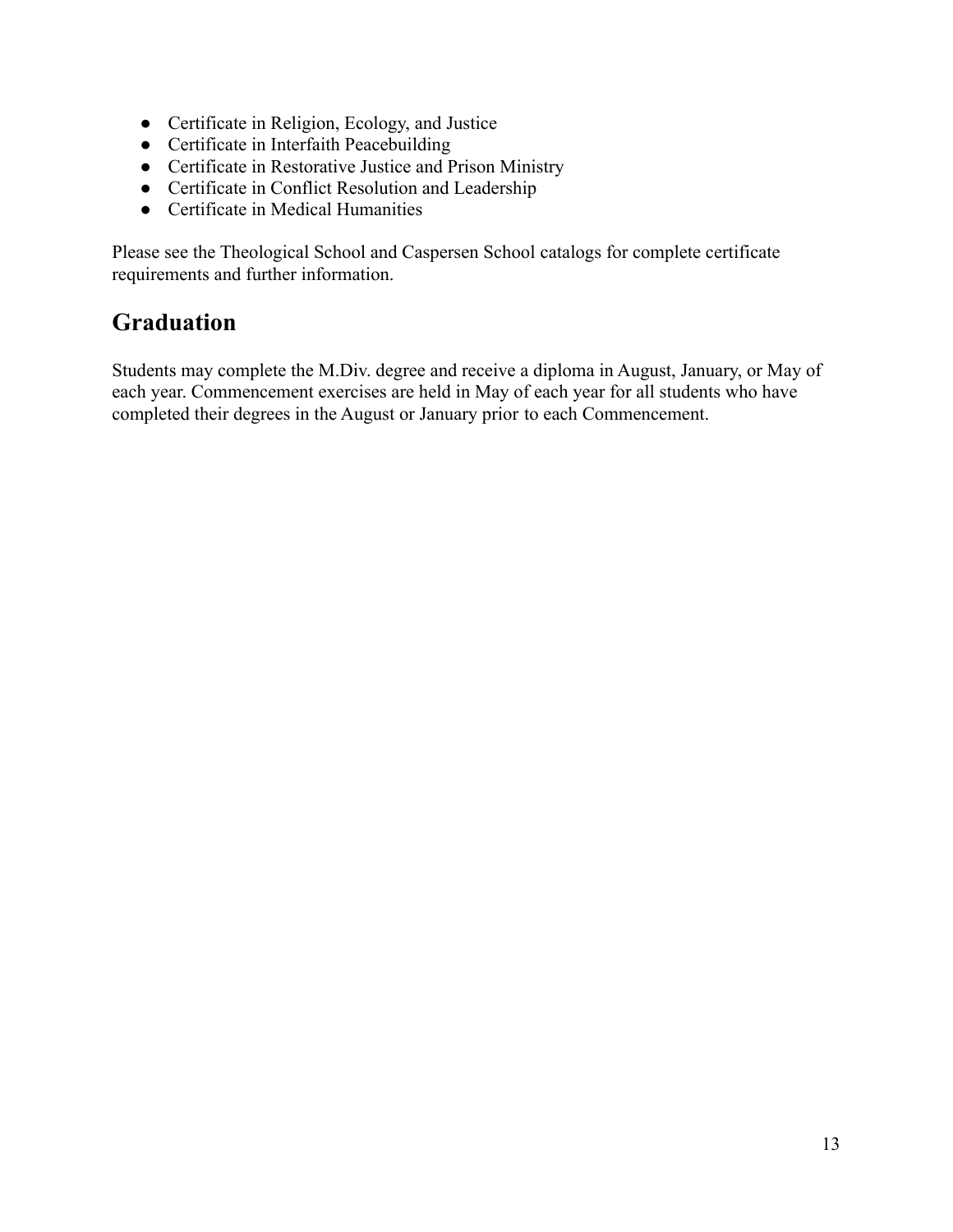# **Program Timelines**

Regular semester courses are offered in weekly (day and evening, Tuesday through Thursday), intensive, and self-paced formats in Fall and Spring. Intensive, travel, and online courses are offered in January and summer terms.

These sample timelines provide an overview for completing the entire program in different rhythms. *To reduce the credits in any semester add intensive or online Pathway/elective credits in any January or summer terms. To shorten the time to graduation, add Pathway/elective credits in semester, January, and summer terms.*

| Year One: 26 credits completed                                                                                 |         |                                                                                                               |        |
|----------------------------------------------------------------------------------------------------------------|---------|---------------------------------------------------------------------------------------------------------------|--------|
| <b>FALL SEMESTER</b><br>13 credits                                                                             | January | <b>SPRING SEMESTER</b><br>13 credits                                                                          | Summer |
| <b>THEO 501</b><br><b>VOCF 503</b><br>VOCF <sub>900</sub> A<br>6.5 credits of Pathway/electives                |         | <b>BBCL 501</b><br><b>INTF 501</b><br><b>VOCF 900B</b><br>6.5 credits of Pathway/electives                    |        |
| Year Two: 24 credits completed plus Internship                                                                 |         |                                                                                                               |        |
| <b>FALL SEMESTER</b><br>12 credits                                                                             | January | <b>SPRING SEMESTER</b><br>12 credits                                                                          | Summer |
| <b>THST 501</b><br>VOCF 601 with Internship<br><b>VOCF 875A</b><br>VOCF 900C<br>6 credits of Pathway/electives |         | <b>ETH 501</b><br>VOCF 602 with Internship<br><b>VOCF 875B</b><br>VOCF 900D<br>6 credits of Pathway/electives |        |
| Year Three: 25 credits completed                                                                               |         |                                                                                                               |        |
| <b>FALL SEMESTER</b><br>12.5 credits                                                                           | January | <b>SPRING SEMESTER</b><br>12.5 credits                                                                        | Summer |
| 12 credits of Pathway/electives<br>VOCF <sub>900E</sub>                                                        |         | 12 credits Pathway/electives<br>VOCF 900F<br><b>GRADUATION*</b>                                               |        |

SAMPLE ONE: Regular pace, Fall and Spring semesters, 3 years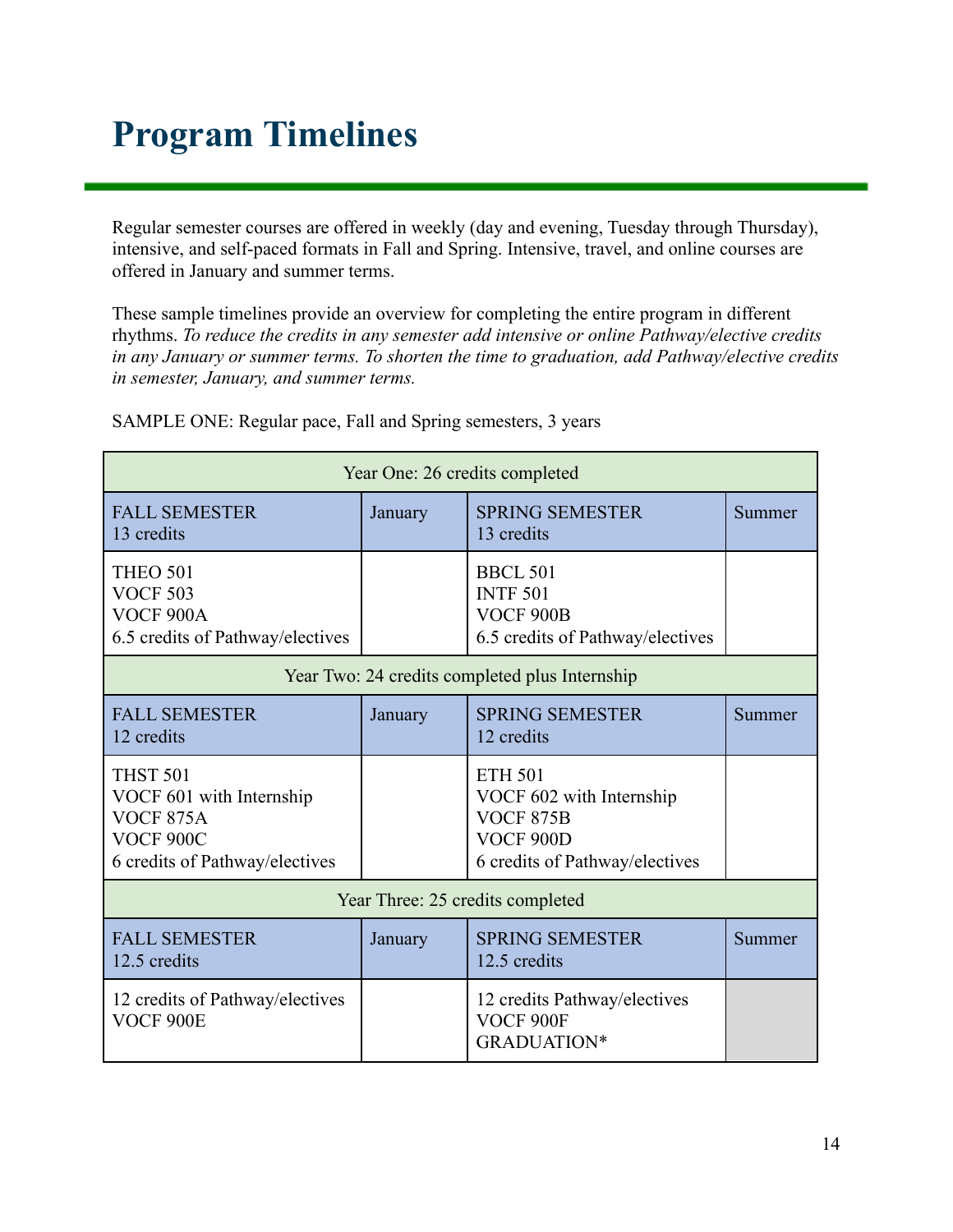\*To complete the 78 credits for the degree add the intercultural immersion sequence in a Fall/January/Spring or in a Spring/Summer/Fall.

| Year One: 19 credits completed                                                        |                                   |                                                                                   |                                                         |
|---------------------------------------------------------------------------------------|-----------------------------------|-----------------------------------------------------------------------------------|---------------------------------------------------------|
| <b>FALL SEMESTER</b><br>6.5 credits                                                   | January<br>3 credits              | <b>SPRING SEMESTER</b><br>6.5 credits                                             | Summer<br>3 credits                                     |
| <b>THEO 501</b><br><b>VOCF 503</b><br>VOCF <sub>900</sub> A                           | 3 credits of<br>Pathway/electives | <b>BBCL 501</b><br><b>VOCF 900B</b><br>3 credits of<br>Pathway/elective           | 3 credits of<br>Pathway/electives                       |
|                                                                                       |                                   | Year Two: 19 credits completed                                                    |                                                         |
| <b>FALL SEMESTER</b><br>7 credits                                                     | January<br>3 credits              | <b>SPRING SEMESTER</b><br>6 credits                                               | Summer<br>3 credits                                     |
| <b>THST 501</b><br>4 credits of<br>Pathway/electives                                  | 3 credits of<br>Pathway/electives | <b>INTF 501</b><br>3 credits of<br>Pathway/electives                              | 3 credits of<br>Pathway/electives                       |
| Year Three: 18 credits completed                                                      |                                   |                                                                                   |                                                         |
| <b>FALL SEMESTER</b><br>6 credits                                                     | January<br>3 credits              | <b>SPRING SEMESTER</b><br>6 credits                                               | Summer<br>3 credits                                     |
| <b>VOCF 601</b><br><b>VOCF 875A</b><br>VOCF 900C<br>3 credits of<br>Pathway/electives | 3 credits of<br>Pathway/electives | <b>ETH 501</b><br>VOC 602 with internship<br><b>VOCF 875B</b><br><b>VOCF 900D</b> | 3 credits of<br>Pathway/electives                       |
| Year Four: 19 credits completed                                                       |                                   |                                                                                   |                                                         |
| <b>FALL SEMESTER</b><br>6.5 credits                                                   | January<br>3 credits              | <b>SPRING SEMESTER</b><br>6.5 credits                                             | Summer<br>3 credits                                     |
| 6 credits of<br>Pathway/electives<br>VOCF 900E                                        | 3 credits of<br>Pathway/electives | 6 credits of<br>Pathway/electives<br>VOCF 900F                                    | 3 credits of<br>Pathway/electives<br><b>GRADUATION*</b> |

SAMPLE TWO: Half-time, year round program (6 or less credits per term), 4 years:

\*To complete the 78 credits for the degree add the intercultural immersion sequence over a Fall/January/Spring or Spring/Summer/Fall.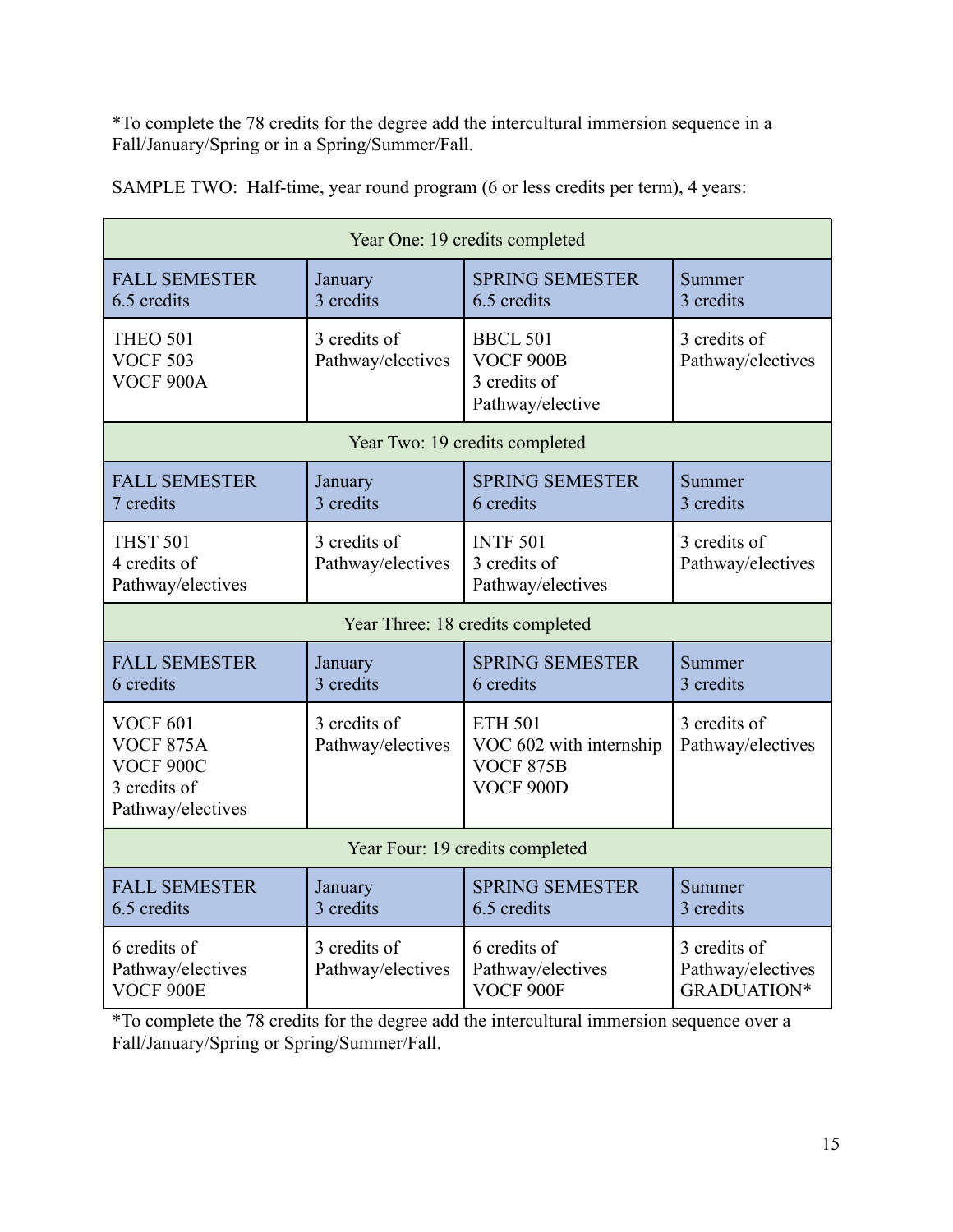# <span id="page-16-0"></span>**Certifications, Special Programs, and Opportunities**

### **Certification Programs (CPE, JME, CPSP)**

Certification programs offered by approved organizations provide valuable opportunities for intensive contextual and practical training and reflection. Drew grants three credits for the completion of approved certification programs.

#### *Clinical Pastoral Education (CPE)*

Clinical Pastoral Education (CPE) is interfaith professional education for ministry. It brings theological students and ministers of all faiths (pastors, priests, rabbis, imams, and others) into supervised encounters with persons in crisis, most often in hospital settings. CPE can serve as part of one's preparation for parish ministry, chaplaincy, lay ministry, teaching, and counseling. CPE programs follow a set curriculum with an expectation of completing 300 hours of clinical practical work during the course of the program. Students apply directly to approved locations, paying a standard fee to the CPE location. Sites approved by the Association of Clinical Pastoral Education can be found online at: <https://www.acpe.edu>.

Students may take CPE over a summer term or extended over a year, that is, over the Fall and Spring semesters. To do so, register for VOCF 878FT - Clinical Practical Education (Full-Time Unit) or VOCF 878EX - Clinical Practical Education (Extended Unit) to receive three elective credits upon completion of the program.

Many denominations require CPE for ordination. Students can consult the ordination requirements guidelines on the Theological School Resources for Current Students [webpage](http://www.drew.edu/theological-school/resources/), and should also be familiar with their own ordination committee or board's requirements.

#### *Justice Ministry Education (JME)*

Justice Ministry Education is equal parts direct experiential learning, 150 hours of field work, and facilitated learning in small groups. Individually, and within local movements, JME cultivates leadership across five areas of learning, growth, and practice:

- Faith-rootedness
- The practice of justice work
- Role discernment and knowledge of self
- Self-care and communal care
- Accountability and relationship building

JME is offered beginning in a spring term and completing in the immediately following summer term. Students work with Drew faculty and do field work at Drew and in local sites.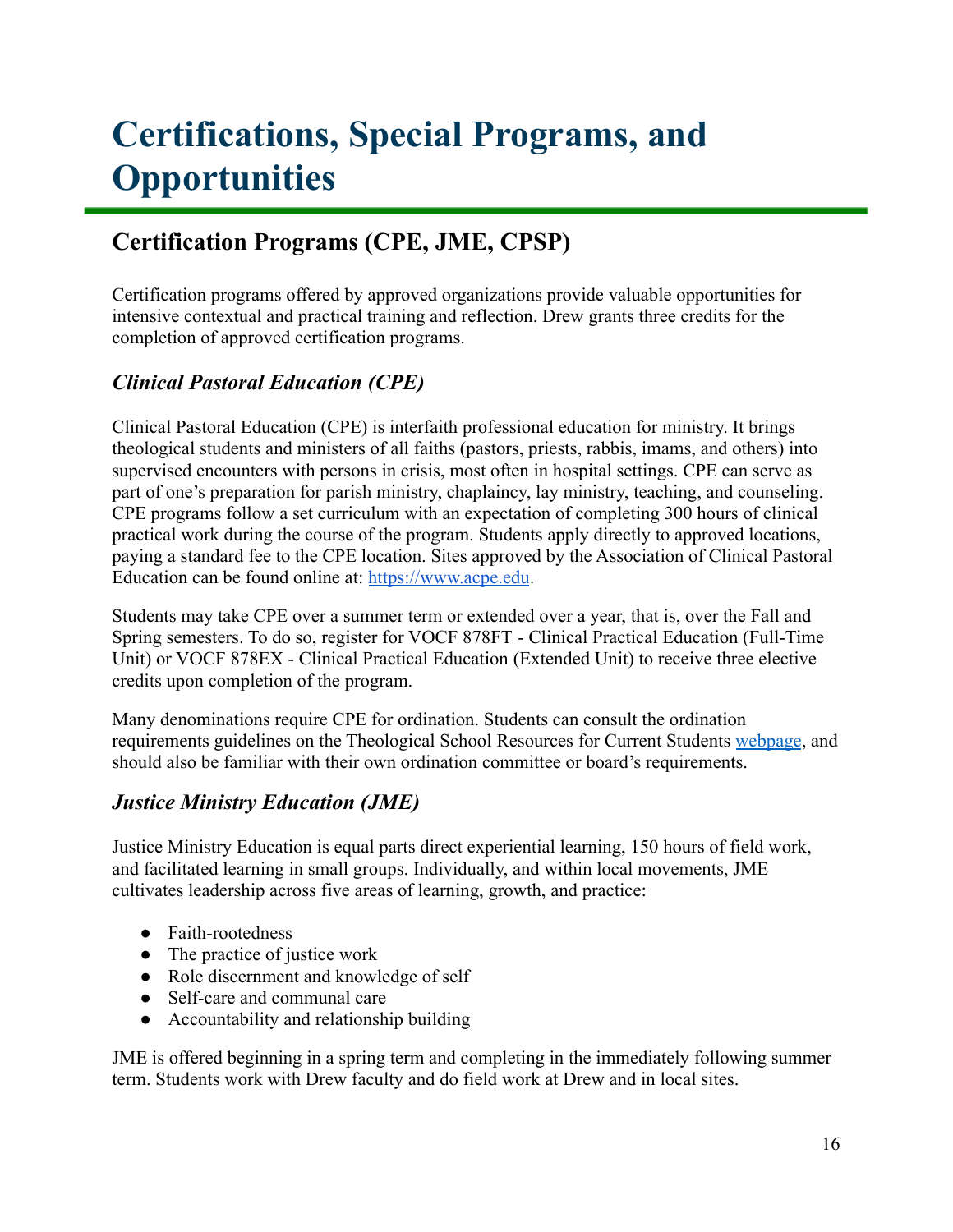#### **College of Pastoral Supervision & Psychotherapy (CPSP)**

A growing area of opportunity for those interested in chaplaincy and pastoral care is in the field of psychiatric care. The College of Pastoral Supervision and Psychotherapy, Inc. (CPSP) offers programs in clinical pastoral education/training (CPE/CPT), pastoral psychotherapy, pastoral counseling, and clinical chaplaincy as a unique form of ministry education, most often in psychiatric care settings.

Drew Theological School has an ongoing partnership with Greystone State Psychiatric Hospital in Randolph, New Jersey. Students interested in doing a psychiatric CPE unit, can also locate other sites online: [http://www.cpsp.org/directory\\_training\\_centers.](http://www.cpsp.org/directory_training_centers)

As with CPE, Drew students apply directly to the training program and pay the program fee to the training institution. Upon completion of the training, students may receive three Drew credits, as well as certification from the training institution. Students register for VOCF 878FT - Clinical Practical Education (Full-Time Unit) or VOCF 878EX - Clinical Practical Education (Extended Unit) to receive three elective credits upon completion of the program.

Some denominations will accept CPSP training as a substitute for CPE to fulfill ordination requirements. Students can consult the ordination requirements guidelines on the Theological School Resources for Current Students [webpage](http://www.drew.edu/theological-school/resources/), and should also be familiar with their own ordination committee or board's requirements.

### <span id="page-17-0"></span>**Partnership for Religion and Education in Prisons (PREP)**

In this flagship program, Drew Theological School students learn together with students who are incarcerated.

PREP courses are taken for credit and can be used to fulfill pathway and elective requirements. PREP courses also fulfill the Off-Campus Learning (OCL) enrichment requirement. Students in the Social Justice Advocacy pathway are required to fulfill their Off-Campus Learning enrichment requirement with a PREP course.

For more information and to apply for current courses, see the Resources for Current Students [webpage.](http://www.drew.edu/theological-school/resources/)

### <span id="page-17-1"></span>**Chapel**

At the center of Drew's worshipping and learning community is the historic Craig Chapel, located on the second floor of Seminary Hall. Weekly services, vespers, lectures, special ceremonies, and many more events bring the Drew community together for worship, learning, and celebration. Regular services are offered three times per week: Tuesdays and Thursdays at noon. Attendance and participation in leading worship is encouraged for all Theological School students and faculty. Students can plan and participate in chapel for up to 3 credits toward the M.Div. degree (TMUS 800 - Seminary Choir, or VOCF 806 - Chapel Practicum).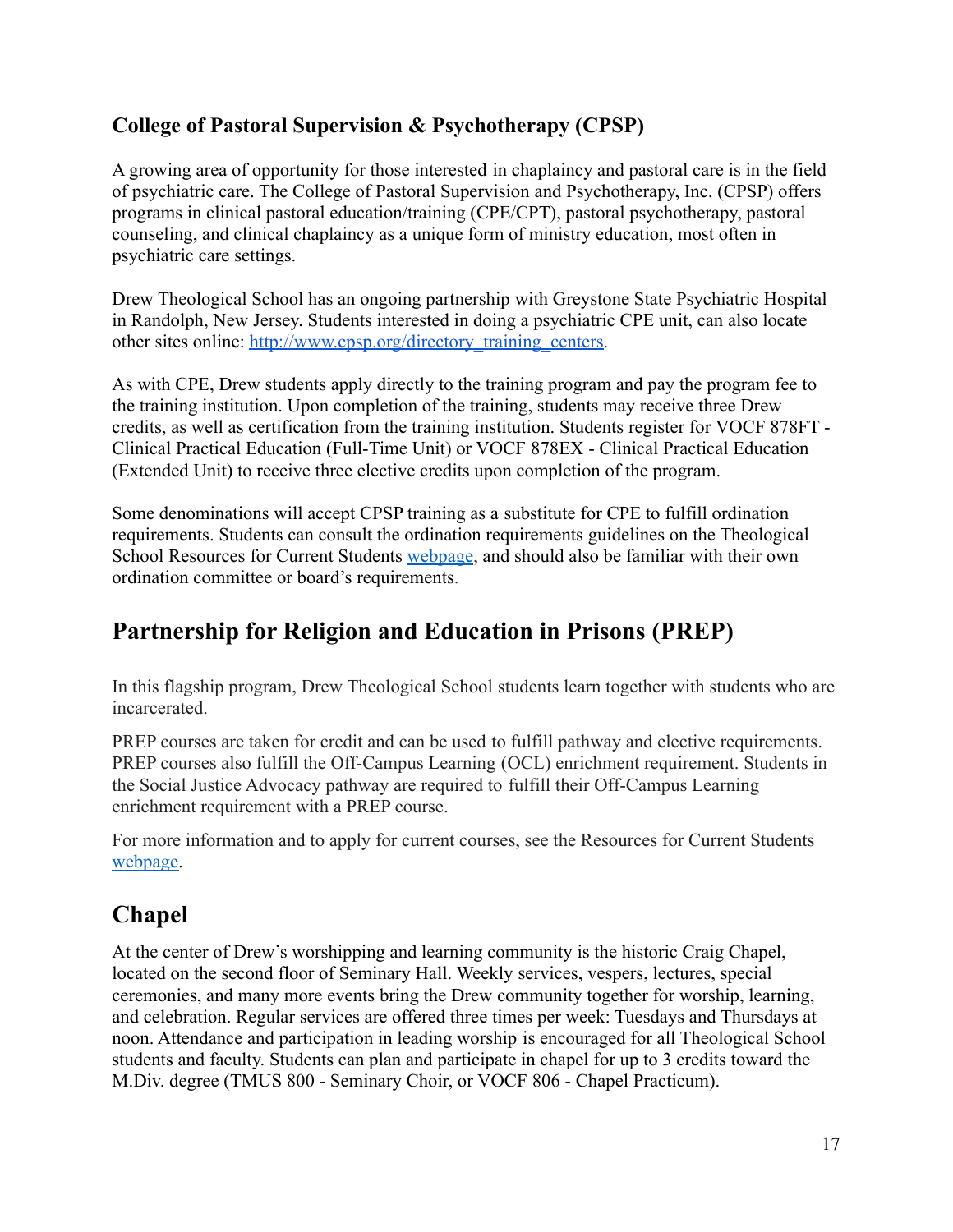### <span id="page-18-0"></span>**Community Garden**

At the Theological School Community garden students, professors and staffers plant, harvest and eat organic food. Harvests are shared and also donated to local food pantries. Students can take VOCF 805 - Garden Practicum for 1 elective credit.

The Community Garden is a space for learning and thinking theologically about the interconnection of God's creation. As a founding member of the [Green Seminary Initiative,](https://www.greenseminaries.org/) Drew's commitment to ecological wellbeing is demonstrated across the Theological School community in recycling, reusing, and reviving our environment through a culture of awareness and activism.

#### <span id="page-18-1"></span>**Caspersen School Graduate Courses**

Courses offered in the Caspersen School of Graduate Studies by the Drew Faculty of Arts and Sciences are available to Theological School students. Courses in Education, Conflict Resolution, History, Arts, Literature, and Medical and Health Humanities may be taken for elective credit towards the Master of Divinity. Students may petition for a course to fulfill a pathway or learning enrichment requirement by completing a Petition to the Graduate Academic Standing Committee on for Resources for Current Students [webpage.](http://www.drew.edu/theological-school/resources/)

### <span id="page-18-2"></span>**Student-Directed Immersive Learning**

#### **Apprenticeships**

Students are encouraged to do an apprenticeship in their program (VOCF 873 - Vocational Apprenticeship). An apprenticeship with a church or other community organization focuses on a specific skill set or capacity in a distinct role in a vocational setting. Contact the Office of Vocation and Formation at [tsdeanvocform@drew.edu](mailto:tsdeanvocform@drew.edu) or 973-408-3418 for more information and advising.

#### **Internship**

Students are encouraged to do internships in their program beyond the internship year. An internship with a church or other community organization offers a general, broad introduction to the responsibilities, programs, and roles of an internship placement context. Contact the Office of Vocation and Formation at [tsdeanvocform@drew.edu](mailto:tsdeanvocform@drew.edu) or 973-408-3418 for more information and advising.

#### **Off-Campus Learning**

Students are encouraged to develop off-campus experiences that will deepen the learning in their program. These are usually in a remote location, participating in various ways in learning, ministry, and leadership including chaplaincies, camping ministry, conferences, community projects, etc. Drew credit can be received for these experiences by building a curriculum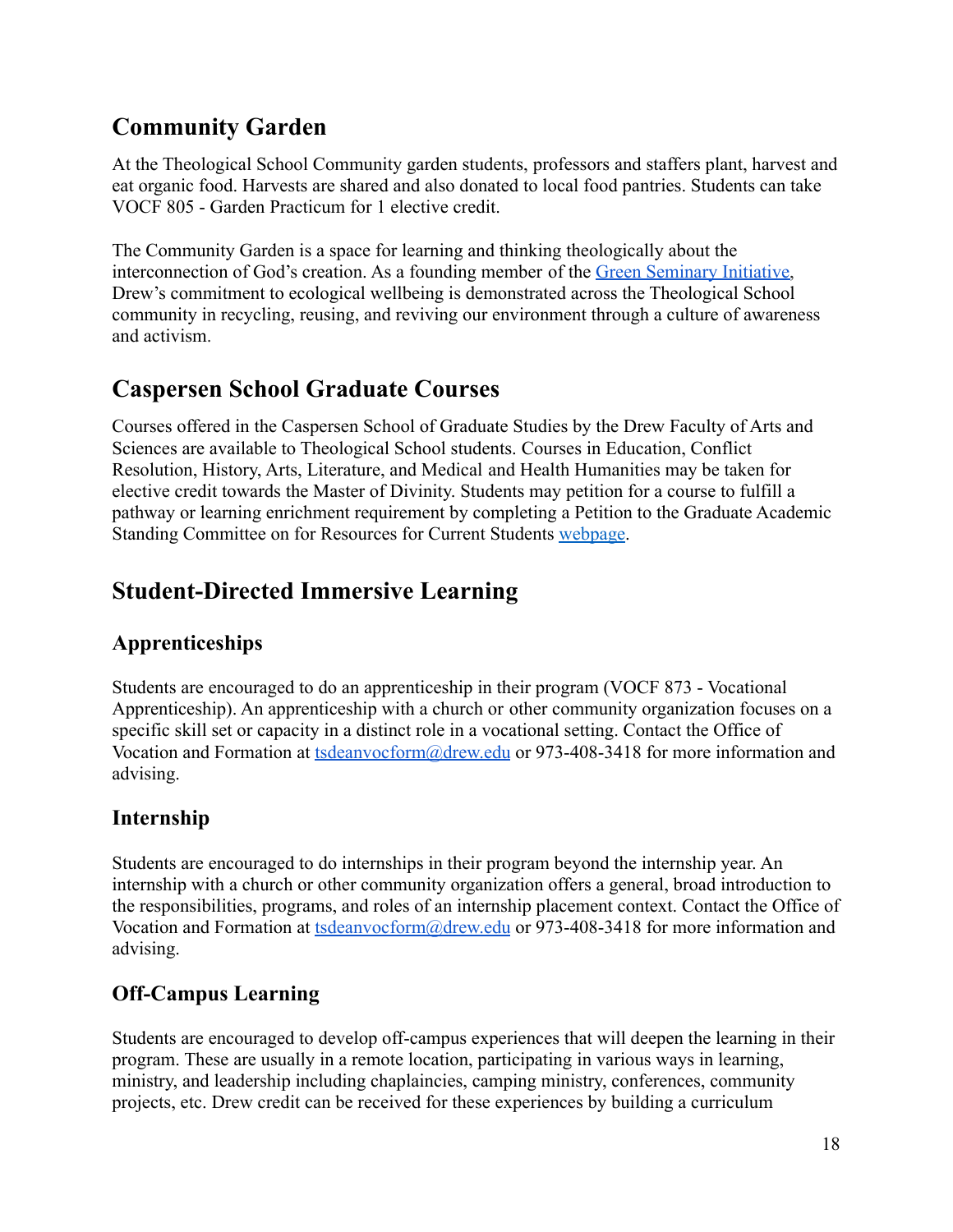mentored by a faculty member with a final project, reflection paper, or public demonstration/presentation. The tutorial petition is found on the Resources for Current Students page of the Theological School [webpage.](http://www.drew.edu/theological-school/resources/)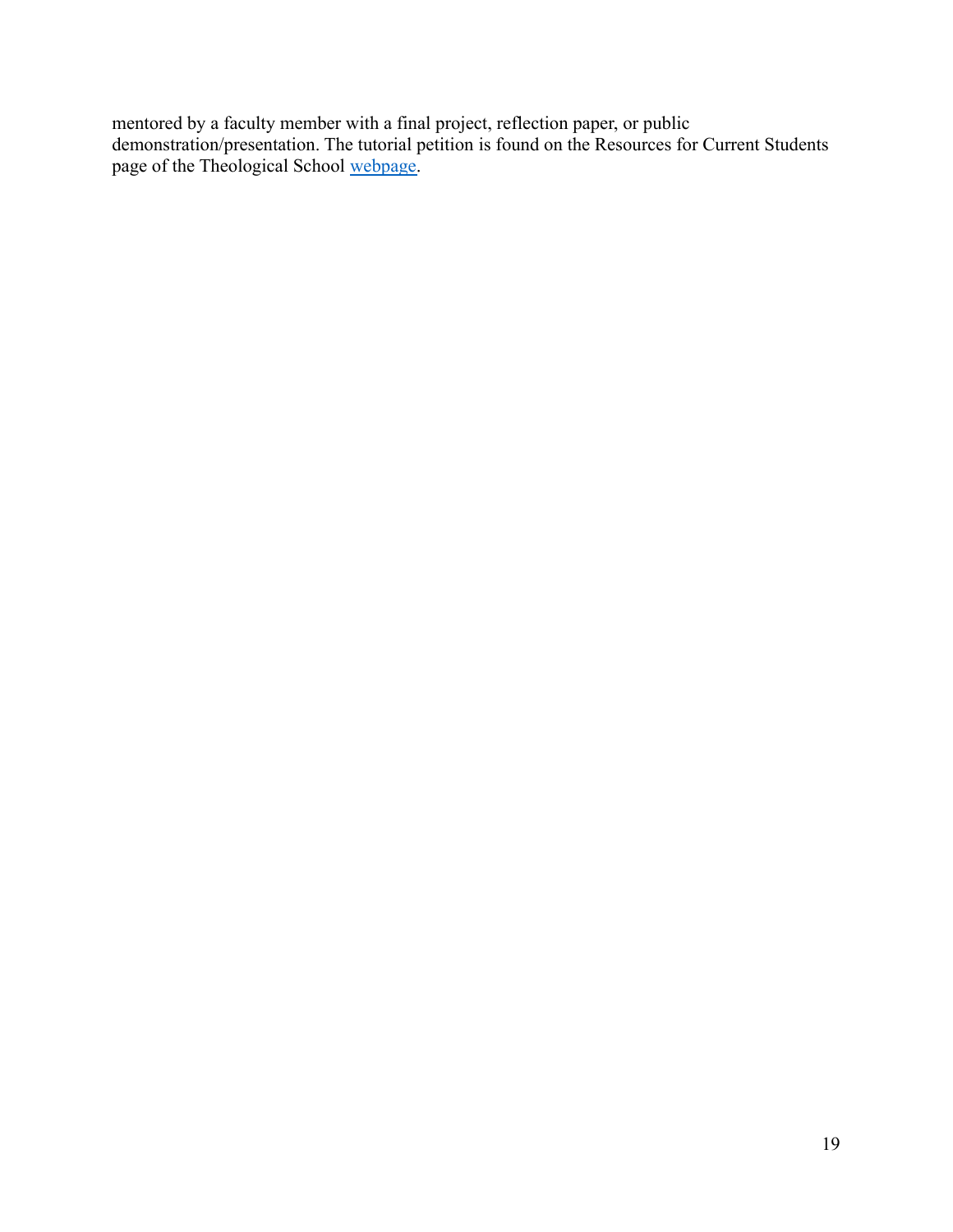# <span id="page-20-0"></span>**Frequently Asked Questions**

The Theological School Academic Policies are published annually in Drew University's Theological School catalog. This document can be accessed in its entirety from the Registrar's [webpage.](http://www.drew.edu/registrars-office/) If there is any contradiction between this catalog and the FAQs below, the catalog dated to the student's semester of entrance takes precedence.

#### **Who is my advisor?**

Each M.Div. student is assigned an advisor upon entering the program. This professor will also be the student's professor in the Mentored Portfolio. During the registration period, each student meets with their advisor to review course selections and degree progress. Each semester the advisor will provide the student with a PIN that they will use to register for courses online. The advisor's approval is needed for academic standing petitions and forms related to curriculum substitutions and proposals.

Professors Kate Ott [kott@drew.edu](mailto:kott@drew.edu) is the program convenor for the Master of Divinity degree. She attends to curriculum development and review. She also reviews forms related to M.Div. curriculum substitutions and proposals.

Although you cannot officially change your advisor, you are encouraged to make additional informal mentoring connections with faculty across the areas of your academic and vocational interests.

#### **Can I change my vocational pathway?**

Yes. The pathways and electives are flexible enough that within the first two years students can make changes to their learning plans. Discuss changes with your advisor. To change pathways, submit the Add or Change of Pathway or Concentration form on the Resources for Current Students [webpage.](http://www.drew.edu/theological-school/resources/)

#### **Can I cross-register at Union, NYTS, or General to meet degree requirements?**

Drew students may cross-register for up to six credits at Union, New York Theological Seminary, and/or General Theological Seminary with their advisor's approval and using the appropriate form on the Registrar's [webpage.](http://www.drew.edu/registrars-office/) Cross-registered courses count automatically as electives toward the M.Div. and can be proposed to meet pathway or enrichment requirements using the Petition to the Graduate Academic Standing Committee form on the Resources for Current Students [webpage.](http://www.drew.edu/theological-school/resources/) Non-Drew courses cannot be substituted for required courses in the degree, including for the Vocational Internship and Leadership Seminar.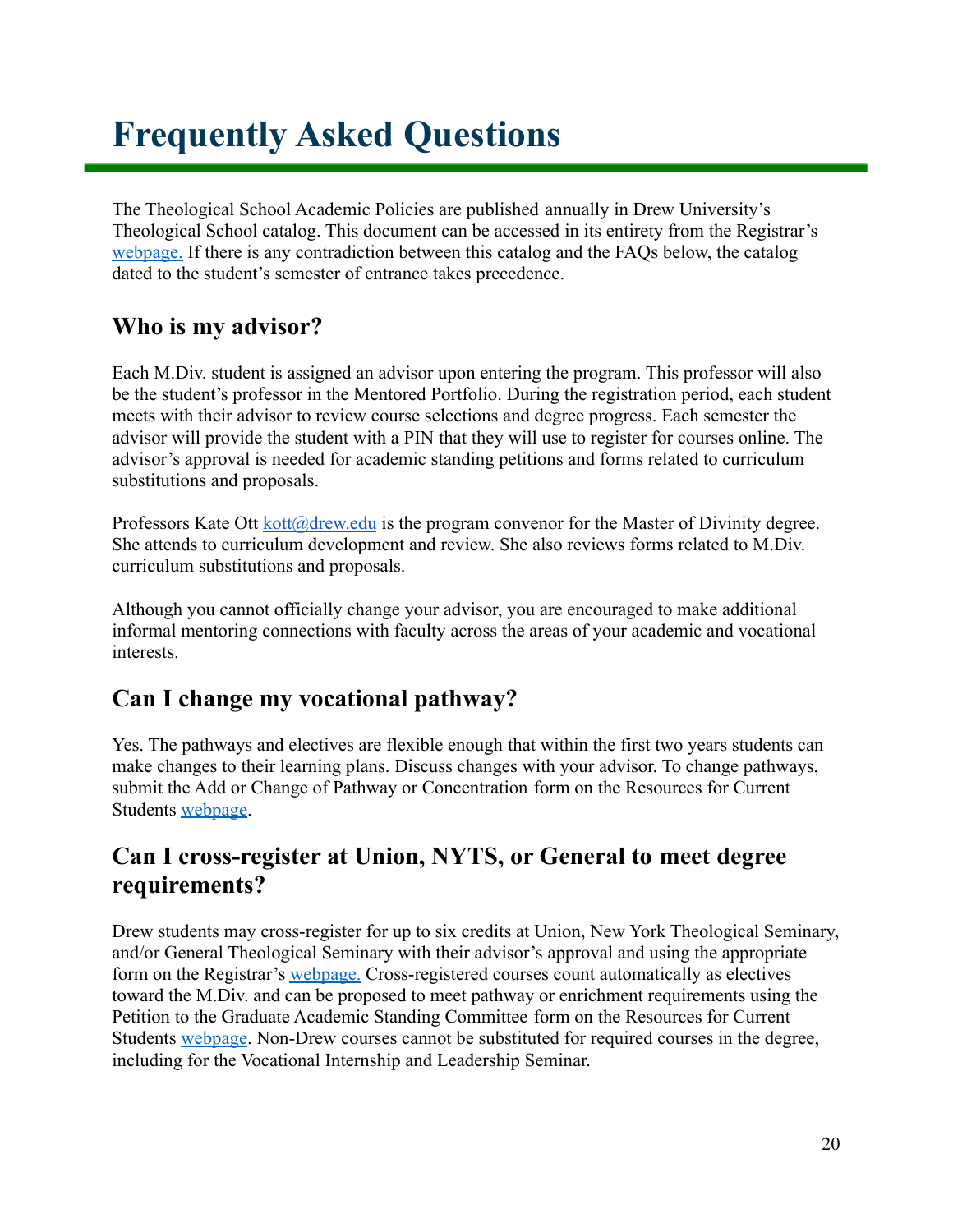#### **How long do I have to complete the program?**

The M.Div. degree is designed to be completed in three or four years of study. January and summer term intensive and online courses provide opportunities for half-time students to make steady progress toward completion of the degree. All academic requirements for the M.Div. must be completed within seven years from the date of initial matriculation. Leaves of absence are not included in the total time available to complete the degree (see the Registration Status section below).

#### **How many credits should I take each semester?**

Masters students in Drew housing need to carry 9 credits per semester. Otherwise, the number of credits that you take depends on your other commitments. In general, you should plan for 2-3 hours work outside of class for each credit hour. Here is a good general measure:

**15.5 credits**: maximum credits for master's students **11-12 credits**: most common course load for master's students with part-time employment **9 credits**: a regular load for master's students to accompany employment of 25 hours per week **3 - 6 credits:** a regular load for part-time master's students

See the sample timelines for planning your time to completion.

#### **How do I get accommodations for a disability?**

Students who require accommodations should contact the Office of Accessibility Resources (OAR), in Brothers College, 973-408-3962, for a private, confidential appointment. Accommodation Request Letters are issued to students after documentation, written by a qualified professional, is reviewed and accommodations are approved by OAR. For more information, see:

<http://www.drew.edu/center-academic-excellence/about-us/accessibility-resources/>

Accommodations are implemented by faculty only after the student presents the Accommodation Request Letter issued by OAR. Letters should be presented to the faculty at least one week before the accommodation is needed. Students' requests for accommodations thus should be submitted to OAR within the first two weeks of a course. Returning students with previously approved accommodations should make letter requests for the current semester to Accessibility Resources within the first two weeks of class.

#### **Am I expected to use inclusive language in my work for this program?**

The Drew University Theological School affirms the full equality of all persons in God's all-inclusive love, regardless of gender, race, nation, class, age, ability, religion, or sexual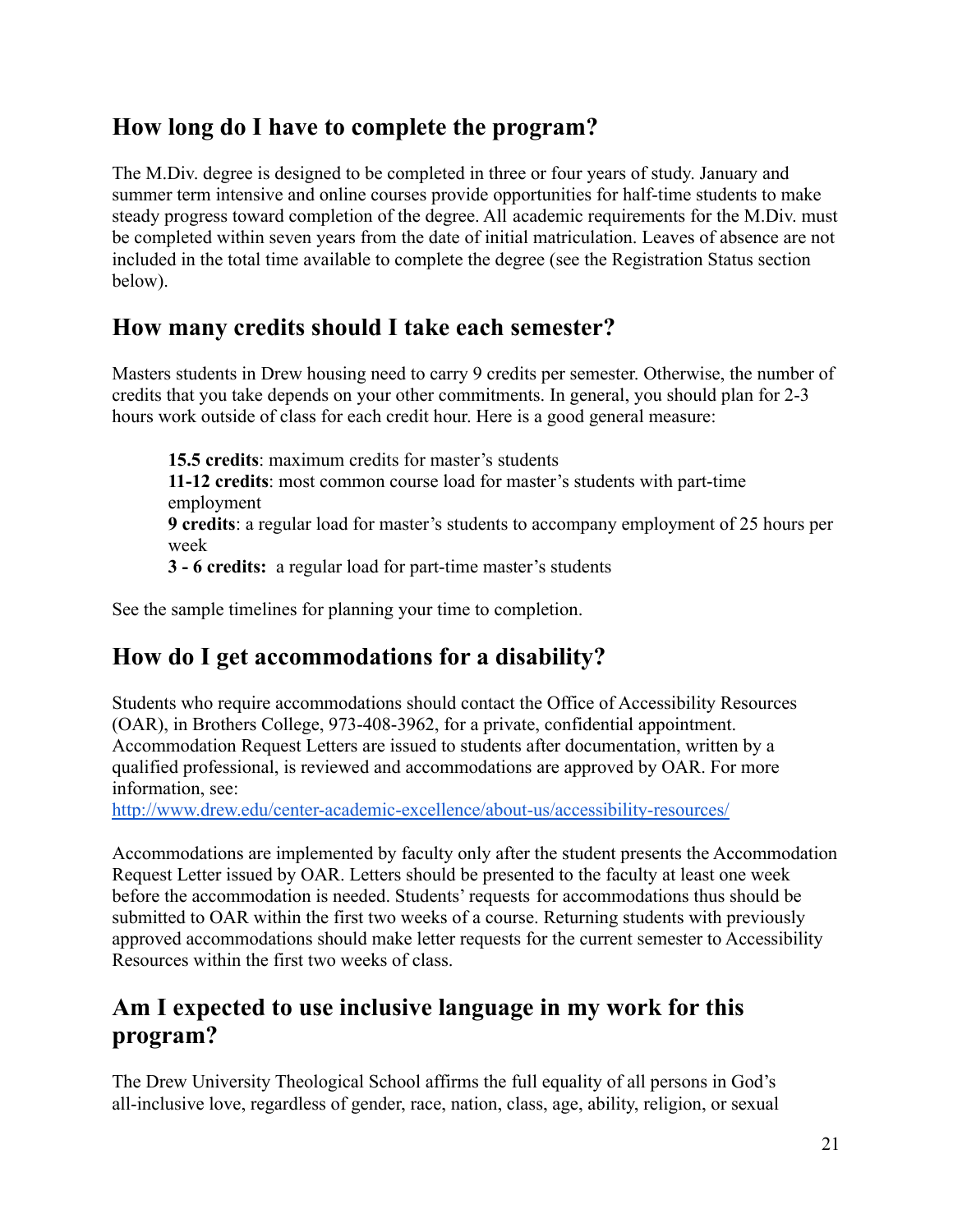orientation (Galatians 3:28). This theological conviction finds social expression in spoken and written language. In order to live out a crucial practical dimension of our equality in Christ and to avoid marginalizing members of our community, the Theological School expects students to use non-discriminatory and mindfully inclusive language for humanity both in the classroom (that is, in writing assignments, presentations, and classroom discussions) and in the chapel liturgy (that is, in prayers and sermons). Students are also encouraged to use a variety of metaphors when referring to God. While students will not receive grade deductions on specific assignments, they will be evaluated on their overall efforts to engage the theological and social problems of discriminatory and exclusive language. This policy thus encourages students to work to integrate a theology of God's love and justice with the everyday practice of leadership.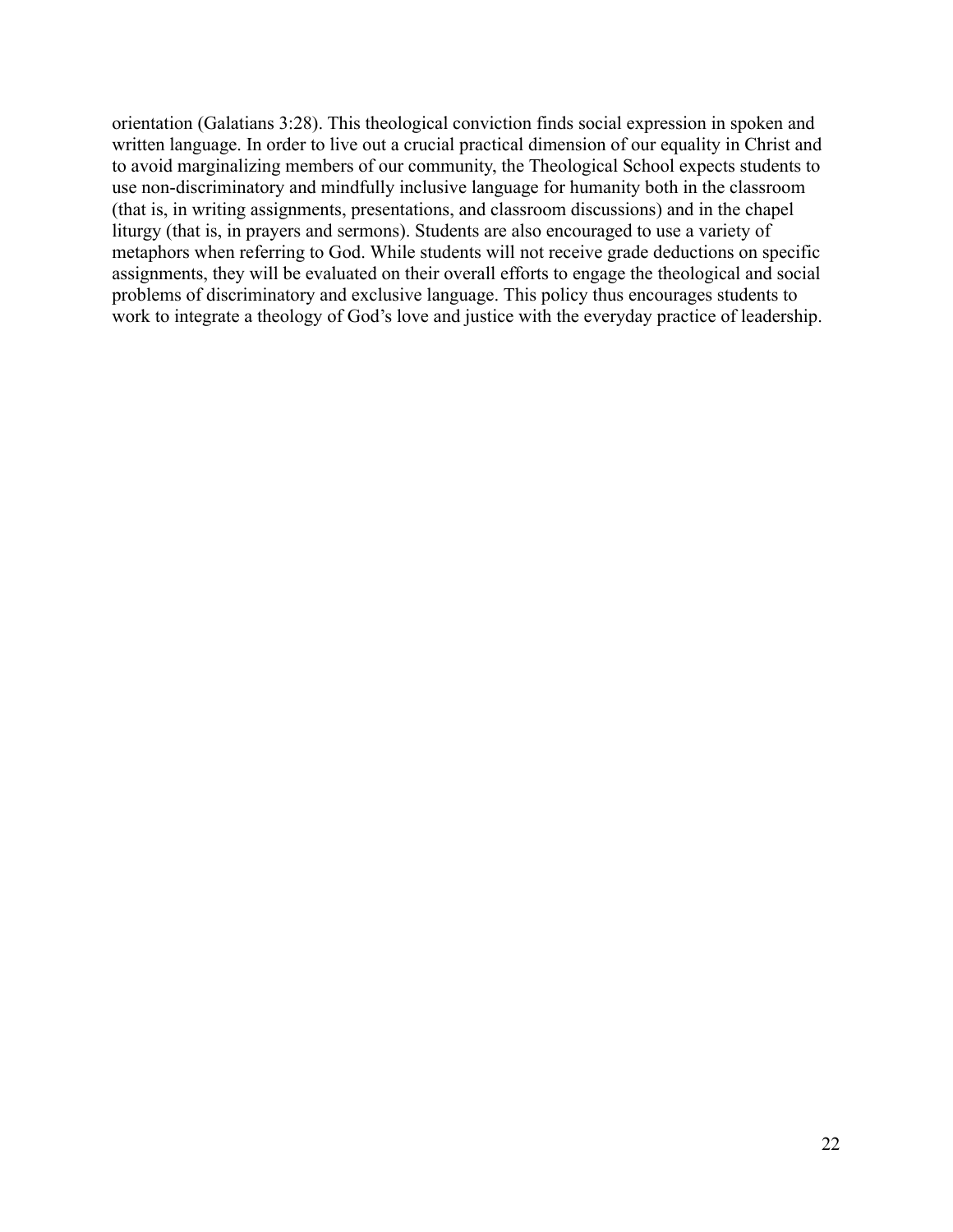# <span id="page-23-0"></span>**Registration Status**

Students in the Master of Divinity are expected to maintain communication and connection with Drew throughout the entire program. Different registration statuses indicate your progress through the program.

#### **Active**

Students who are consistently registered for classes will maintain "active" status with Drew. This status allows students access to all academic, support, and student life services at the University. Students who fail to register in any fall or spring semester will have their status revised to "inactive." Students not registered for two consecutive semesters (fall-spring or spring-fall) will be automatically withdrawn from the program and will have to petition for re-entry through the Registrar's [webpage](http://www.drew.edu/registrars-office/).

#### **Leave of Absence**

Unexpected life events or personal challenges can interrupt a student's ability to make progress in the degree. At times like this, students might reduce the number of credits they plan to take or consider a complete leave of absence. This status stops the clock on your allowed time to completion of your degree. Students are allowed two semesters of official leave from the program. As a leave of absence is intended to provide time away from the work of the degree, students do not have access to academic, support, and student life services at the University.

Students may apply for a leave of absence at any time during the program. To obtain a leave of absence from the program – whether for medical, financial, or personal reasons – students must file a leave of absence application online. This form is found on the Registrar's web page. Any leave of absence that is approved becomes effective as of the date it is processed and is not applied retroactively.

Students who take the leave during a semester should be aware of the grading and refund policies of the university. A leave of absence does not exempt a student from receiving grades for courses they have been registered for nor does it guarantee a refund of tuition paid. The date a leave is requested determines the amount of tuition refund (if any). For example, a leave of absence requested and received in the middle or at the end of a semester will not be effective from the beginning of the semester. If you are considering a leave of absence, please review the leave policies and deadlines found on the [Registrar](http://www.drew.edu/registrars-office/) and [Business Office](http://www.drew.edu/fba/student-accounts/) webpages.

*RE-ENTRY FOLLOWING LEAVE OF ABSENCE:* When a student plans to return to the program following a leave of absence, they must submit a Re-Entry form, which can be found on the Registrar's [webpage](http://www.drew.edu/registrars-office/). If a student does not return from a leave of absence in the semester following the leave, the student's status will be revised to "inactive." If the student is inactive for two semesters, they will be withdrawn from the program by the University.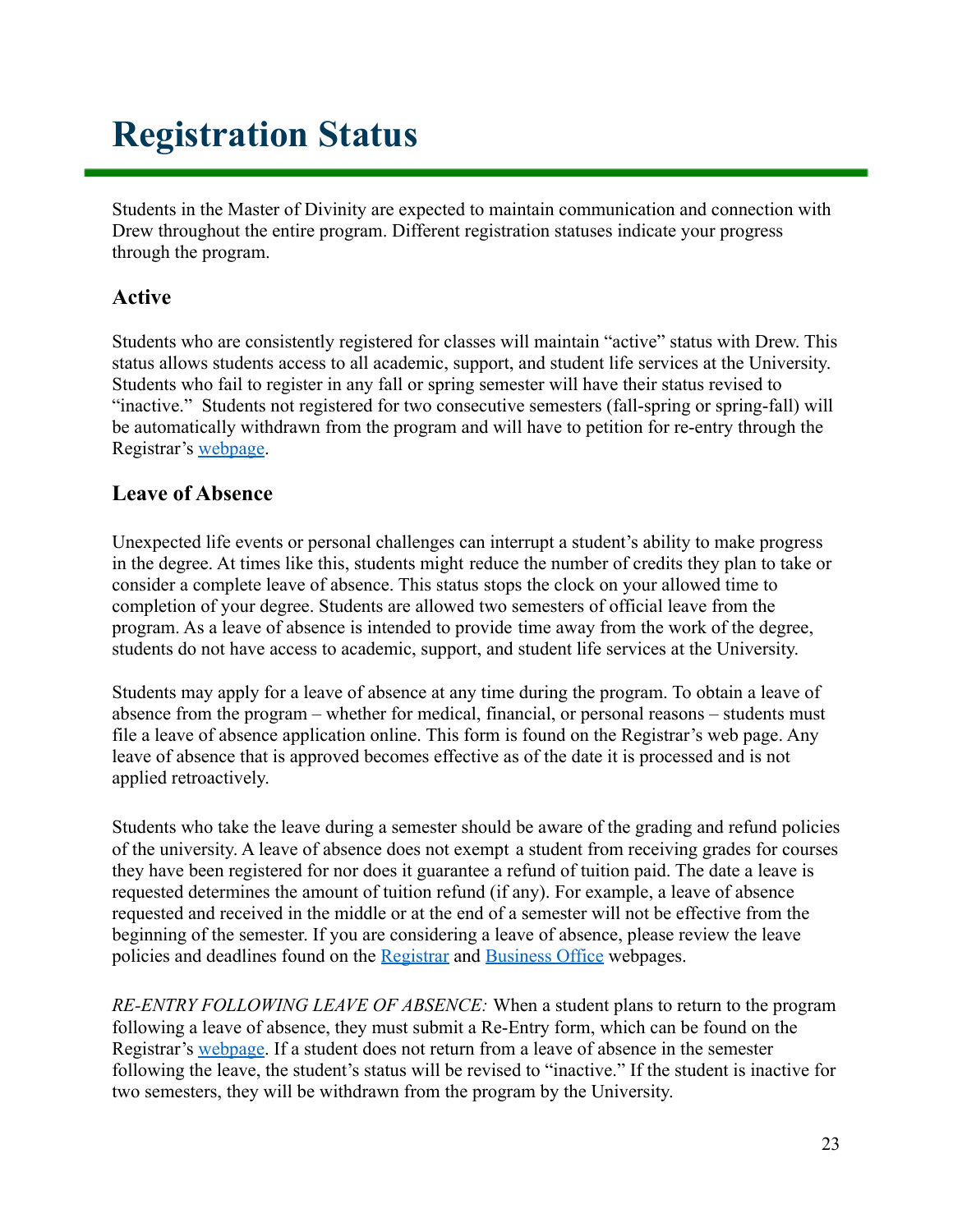#### **Medical Withdrawal from a Semester**

Students with personal emergencies that occur after the drop/add dates have passed may apply for a medical withdrawal from an entire semester. The student must provide documentation of the medical situation. Upon approval by the Associate Dean for the Theological School, the student will be put on leave of absence and receive "Ws" for all courses in the semester. Regular tuition refund policies apply to medical withdrawals as to leaves of absence.

#### **Voluntary Withdrawal from the Program**

If for any reason a student finds it necessary to withdraw from the program, it is important that this decision be discussed with the Associate Dean for the Theological School beforehand and that an appropriate and timely written notice is given to the Associate Dean and the University. In order to withdraw from the program, a student completes a Withdrawal form on the Registrar's page. Any notice of withdrawal from the program becomes official as of the date it is received. A student who has withdrawn from the program has no access to academic, support, and student life services at the University. A student wishing to re-enter a program after withdrawing must apply again to the program through the Graduate Admissions office.

All withdrawals are subject to the Drew University refund and grading policies and deadlines. Students are encouraged to review these policies with the Coordinator of Graduate Academic Services, the Registrar, and the Business Office before submitting an application for withdrawal.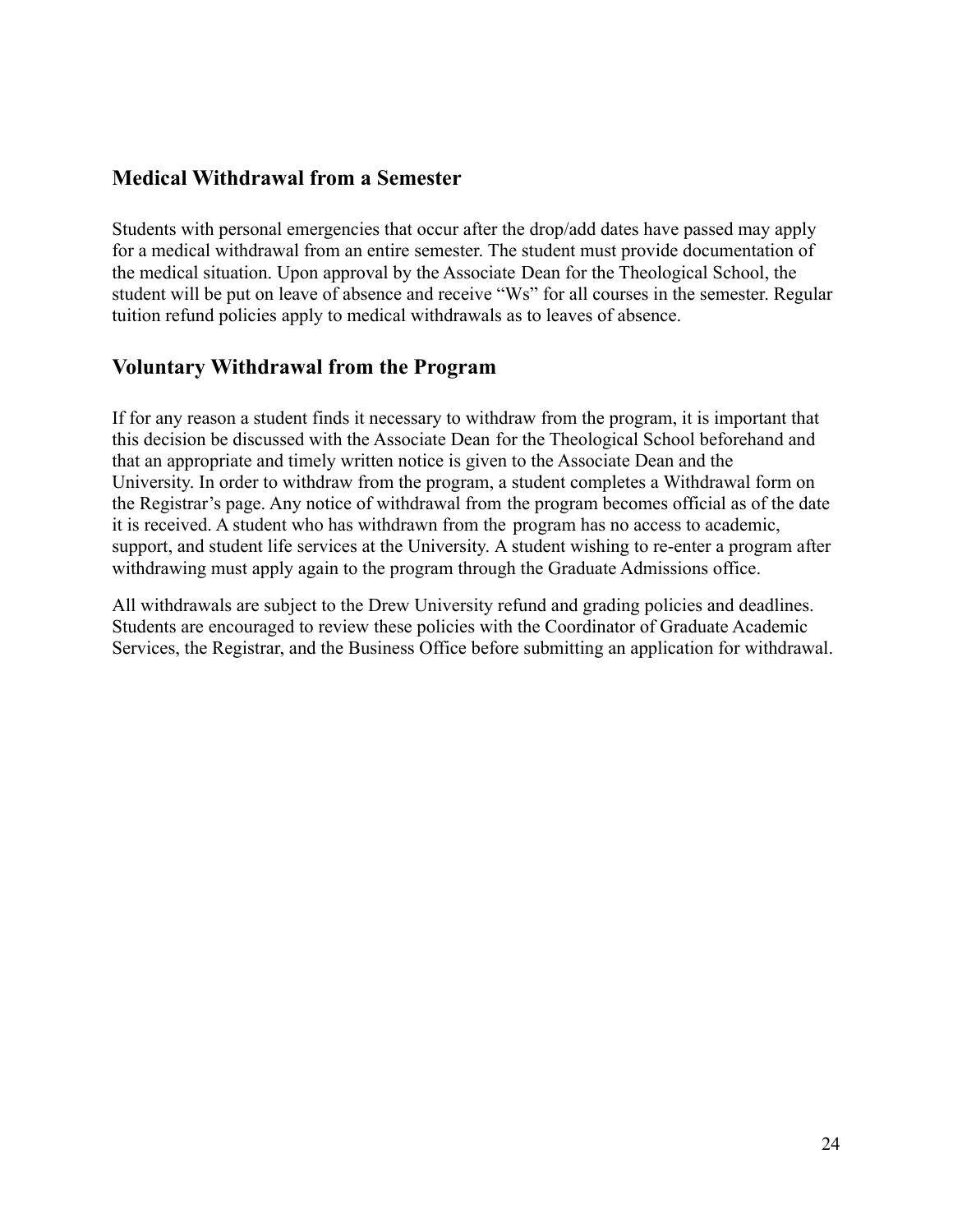# **Academic Standing**

In addition to regular course grading and assessments, students are evaluated each semester according to the standards of academic achievement and progress. The Graduate Academic Standing Committee reviews each student's academic performance after each semester and may revise student standing based on this review.

#### **Good Standing**

Students are expected to do excellent work ("B" level) and exceptional work ("A" level). The successful Master of Divinity student must complete coursework with an overall average of 2.0 or better.

#### **Warning or Probation**

Students who do not achieve a 2.0 GPA in any semester will be placed on warning or probation based on the criteria outlined in the Theological School academic catalog posted on the Registrar's [webpage](http://www.drew.edu/registrars-office/). Students placed on academic probation are returned to good standing if they achieve an overall 2.0 GPA average or better at the next time of review.

#### **Required Withdrawal**

A student may be withdrawn from the program by the University for any of the following:

- Receiving all "F" grades in any one semester;
- Being on probation and not returning to Good Standing at the end of the probationary semester;
- Having two or more non-consecutive semesters on Warning or Probation;
- A violation of the University's Academic Integrity or Human Rights policies.

Under exceptional circumstances only, a student on Required Withdrawal may appeal to the Graduate Academic Standing Committee to be re-admitted in the next term. If the appeal is approved, the student will be reinstated and placed on Probation. Such re-admissions are granted only in unusual cases, and in no cases may a student be re-admitted twice.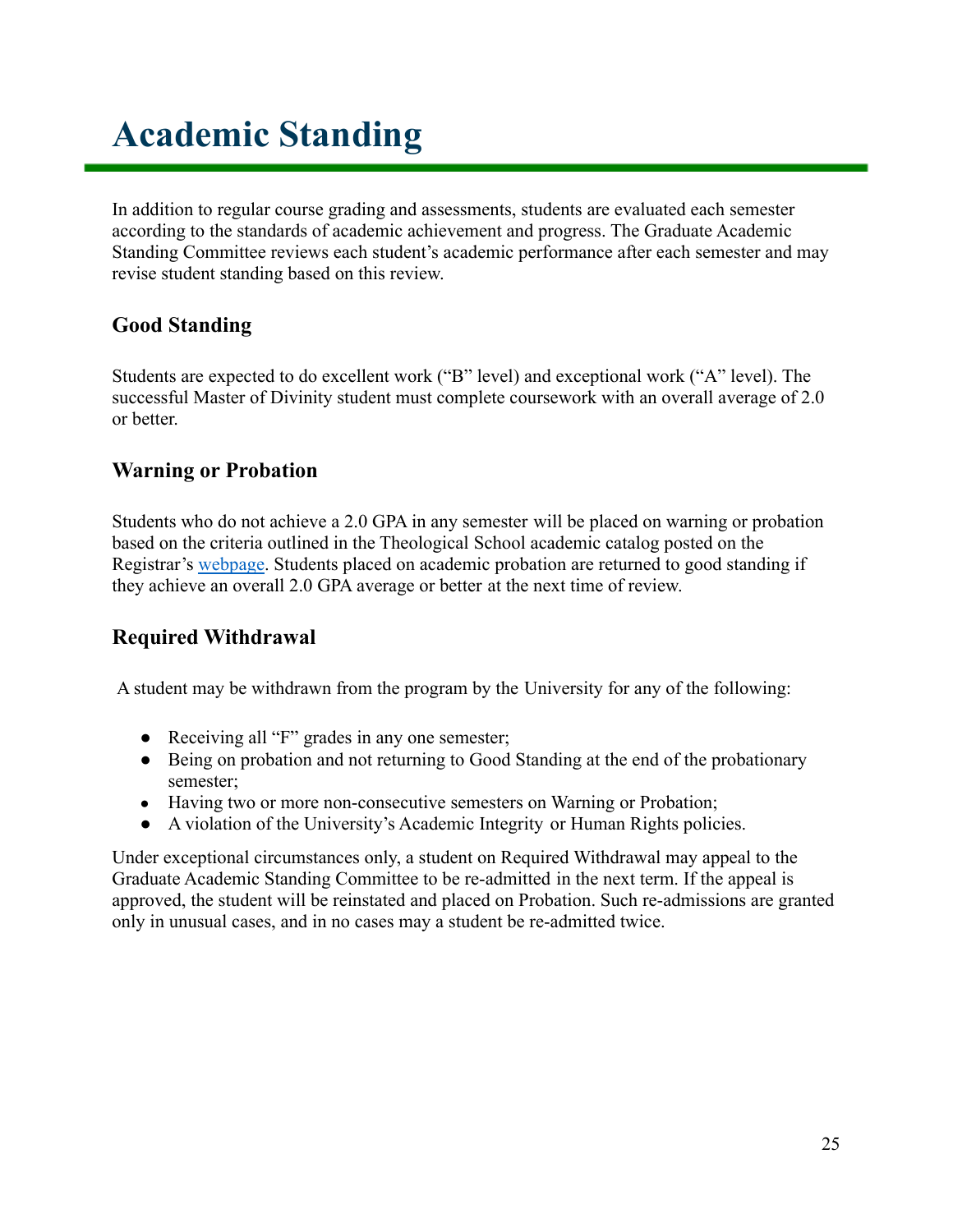# <span id="page-26-0"></span>**Standards of Academic Integrity**

#### **Drew University Standards**

Drew University has established standards of academic integrity and procedures. These basic standards apply to all work done at Drew. Students are expected to study and comply with these principles. You can find the Academic Integrity policy for the Theological School in the academic catalog on the Registrar's [webpage.](http://catalog.drew.edu/index.php?catoid=36)

The standards of academic integrity apply to information that is presented orally, in writing, or via the computer, in any format ranging from the most informal comment to a formal research paper or the writing of the final paper in reference to the project. These standards apply to source material gathered from other people, from written texts, from computer programs, from the Internet, or from any other location.

The following are examples of academic dishonesty, as defined in this policy:

**Duplicate Submission** - Submitting one's work in identical or similar form to fulfill more than one requirement without prior approval of the relevant faculty members is a breach of academic integrity. This includes using a paper for more than one course or submitting material previously used to meet another requirement.

**False Citation** - Listing an author, title, or page reference as the source for obtained material, when the material actually came from another source or from another location within that source, is a breach of academic integrity. See the *Turabian Manual of Style* (latest edition and/or online quick guide) for how to cite quotations within the body of another author.

**Plagiarism** - Plagiarism is the act of appropriating or imitating the language, ideas, or thoughts of another and presenting them as one's own or without proper acknowledgment. This includes submitting as one's own a thesis, a paper, or part of a paper written by another person, whether that material was stolen, purchased, or shared freely. It also includes submitting a paper containing insufficient citation or misuse of source material. When in doubt, err on the side of referencing material. Note that each syllabus will outline clearly the Drew University policy.

**Sanctions** - Sanctions are imposed for demonstrated breaches of academic honesty or scholarly integrity. See the section of the catalog on procedures for dealing with allegations of academic dishonesty. If dishonesty is determined, the sanctions may range from requiring that an assignment be redone to automatic failure of a course to dismissal from the Theological School.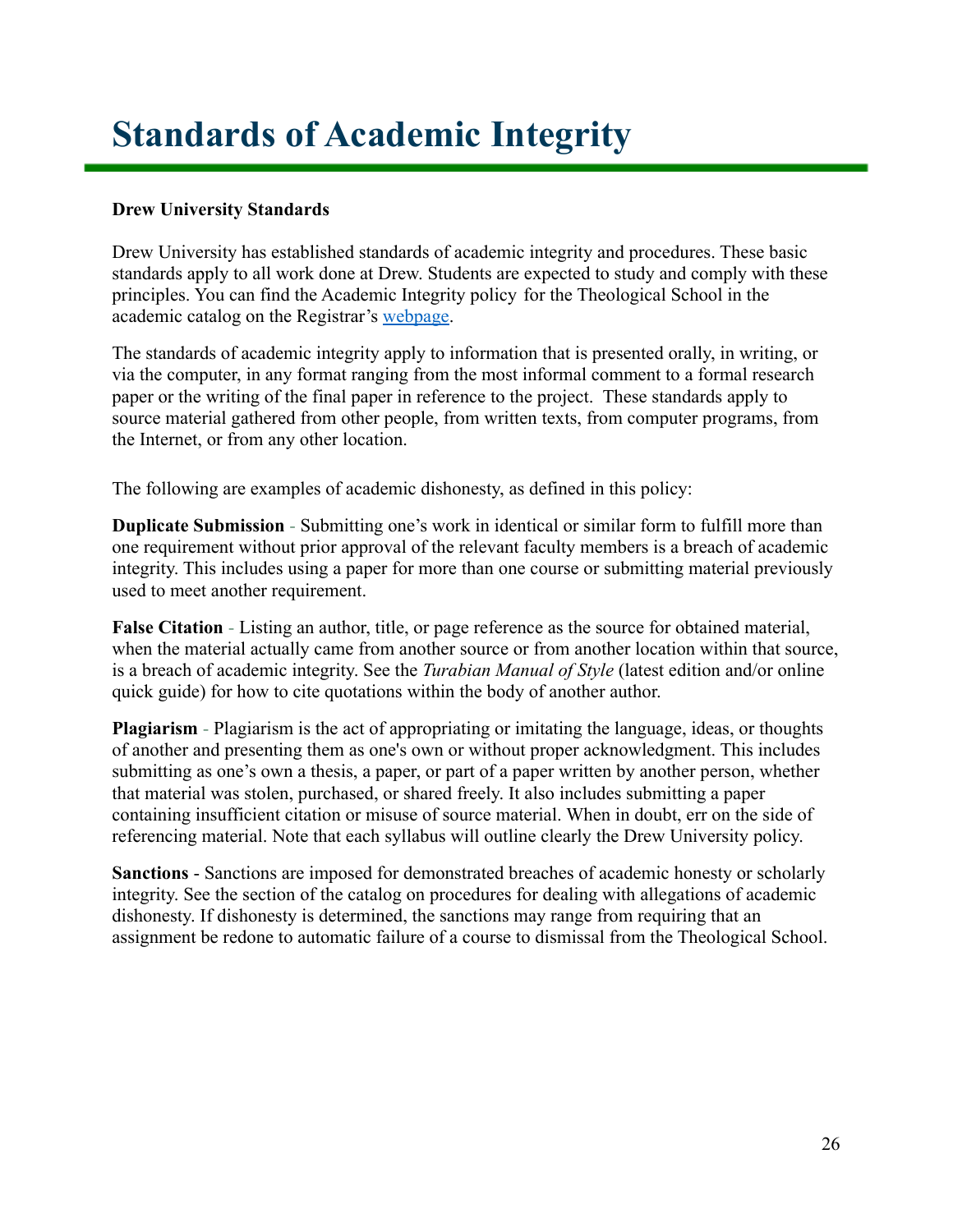# <span id="page-27-0"></span>**Curriculum Planning for Master of Divinity**

| <b>REQUIRED COURSES</b>                                                  | <b>SEMESTER TAKEN</b> |
|--------------------------------------------------------------------------|-----------------------|
| THEO 501 - Transforming Theologies (Fall)                                |                       |
| VOCF 503 - Identity, Spirituality, and Vocation (Fall)                   |                       |
| BBCL 501 – Bible and Its Interpreters (Spring)                           |                       |
| INTF 501 – Global Faiths and the Earth (Spring)                          |                       |
| THST 501 - Christian Communities in Contexts (Fall)                      |                       |
| ETH 501 - Gospel Living and Societal Transformation (Fall<br>and Spring) |                       |
| TREC 550 – Engaging Cultural Contexts (Fall and Spring)                  |                       |
| TREC 551-589 - Immersive Travel Course (January and<br>Summer)           |                       |
| THEO 610 - God's Mission in a Multicultural World (Fall and<br>Spring)   |                       |
| VOCF 601 - Leadership Seminar I (Fall)                                   |                       |
| VOCF 602 – Leadership Seminar II (Spring)                                |                       |
| VOCF 875A - Vocational Internship I (Fall)                               |                       |
| VOCF 875B – Vocational Internship II (Spring)                            |                       |
| VOCF 900A Mentored Portfolio                                             |                       |
| VOCF 900B Mentored Portfolio                                             |                       |
| VOCF 900C Mentored Portfolio                                             |                       |
| VOCF 900D Mentored Portfolio                                             |                       |
| VOCF 900E Mentored Portfolio                                             |                       |
| VOCF 900F Mentored Portfolio                                             |                       |
|                                                                          | 29 Credits total      |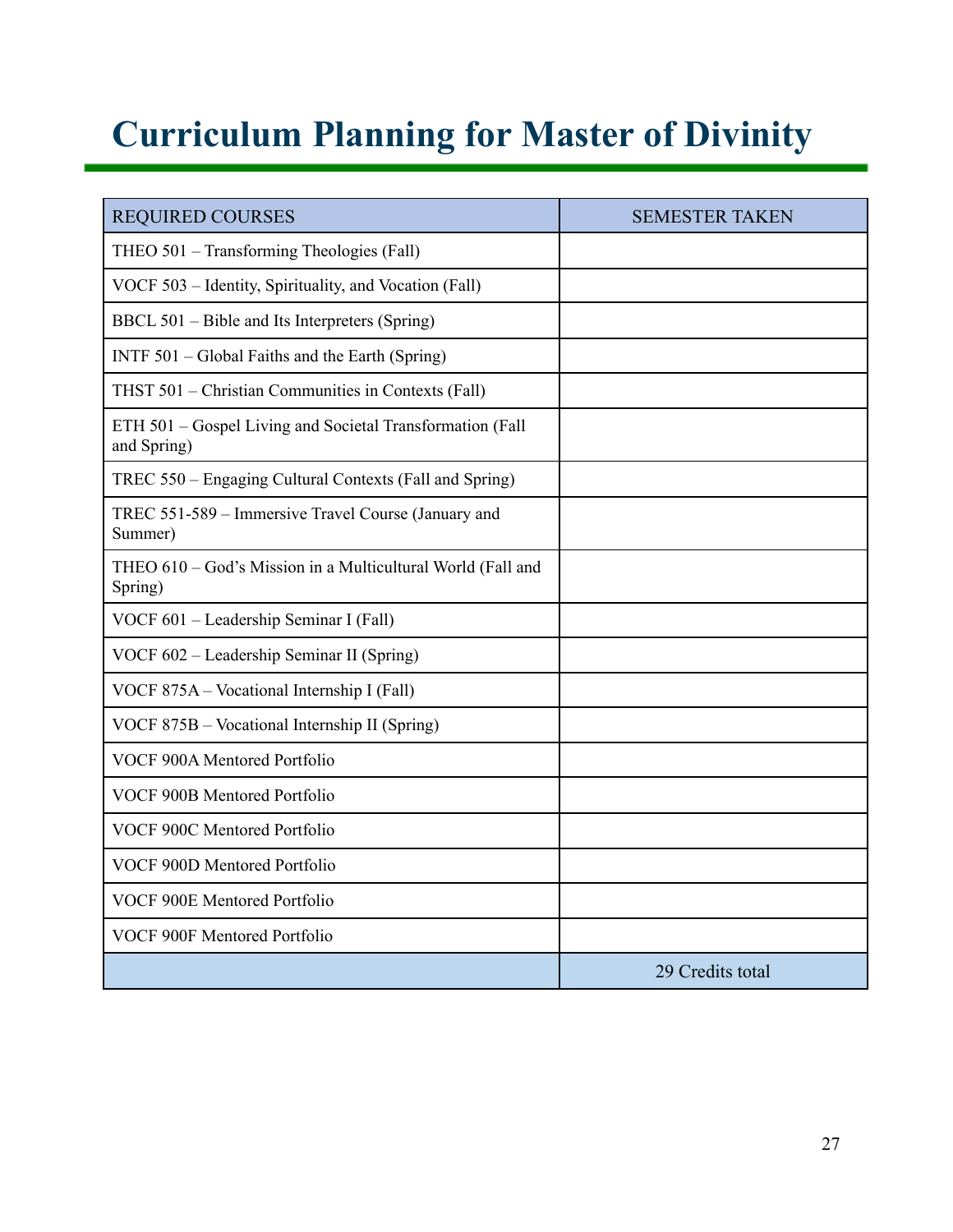**Vocational Pathway: \_\_\_\_\_\_\_\_\_\_\_\_\_\_\_\_\_\_\_\_\_\_\_\_\_\_\_\_\_\_\_\_\_\_\_\_\_\_\_ Total Credits: \_\_\_\_\_\_\_**

\* See Program Requirements Chart for number of credits and particular courses required for each pathway

| VOCATIONAL PATHWAY | SEMESTER TAKEN | <b>CREDITS</b> |
|--------------------|----------------|----------------|
|                    |                |                |
|                    |                |                |
|                    |                |                |
|                    |                |                |
|                    |                |                |
|                    |                |                |
|                    |                |                |
|                    |                |                |
|                    |                |                |
|                    |                |                |
|                    |                |                |
|                    |                |                |
|                    |                |                |
| <b>ELECTIVES</b>   | SEMESTER TAKEN | 22 credits     |
|                    |                |                |
|                    |                |                |
|                    |                |                |
|                    |                |                |
|                    |                |                |
|                    |                |                |
|                    |                |                |
|                    |                |                |
|                    |                |                |